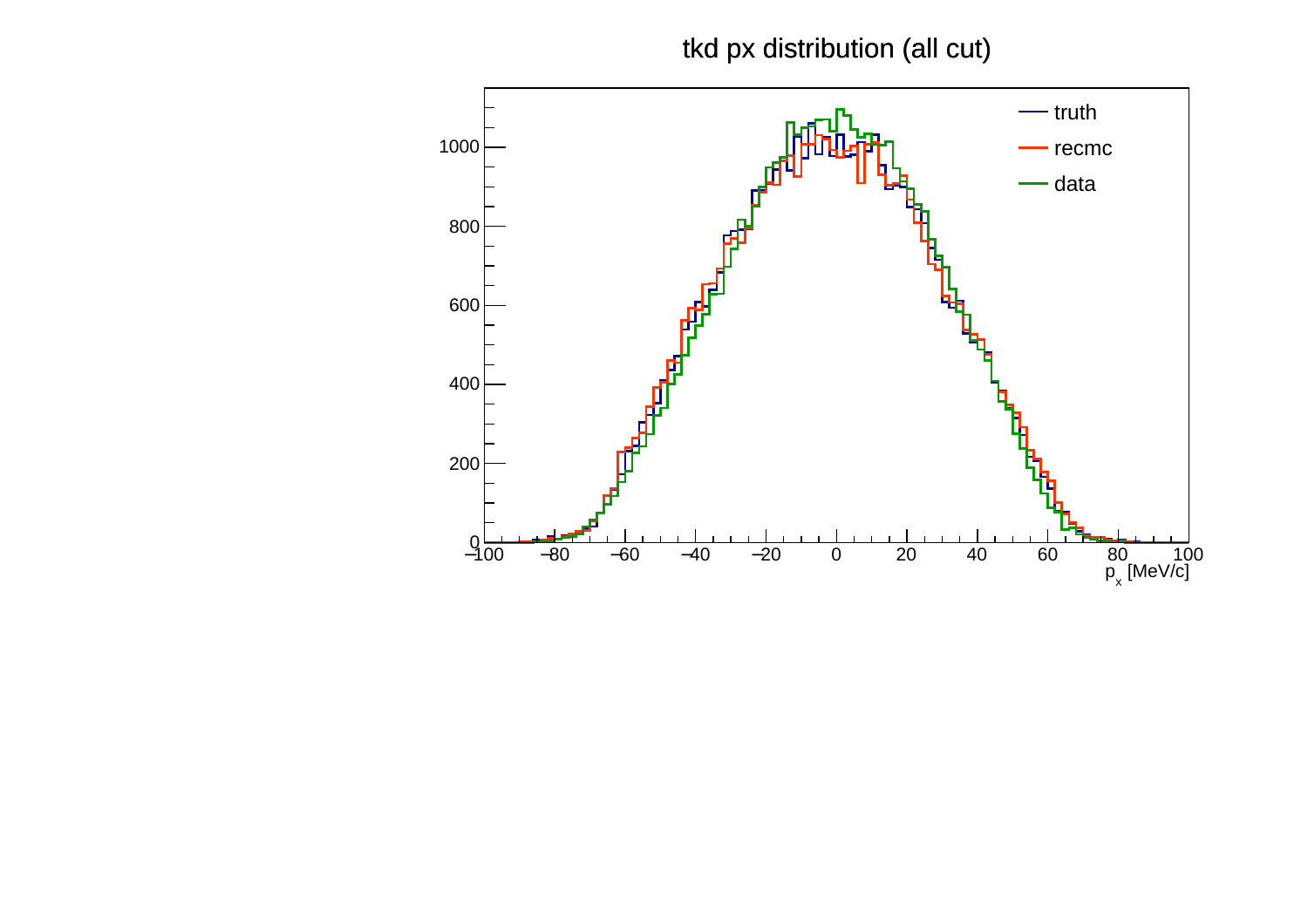tkd px distribution (data)

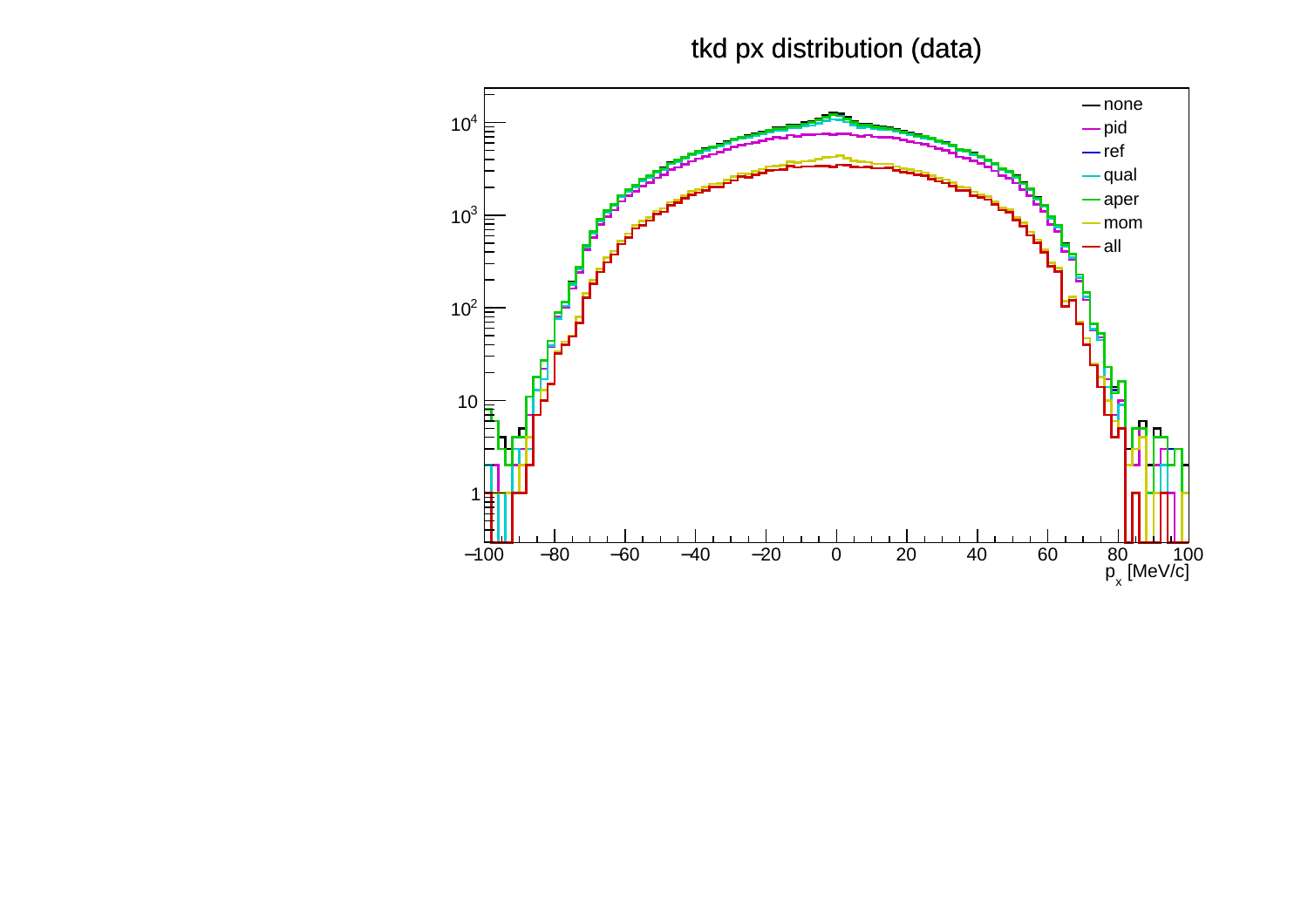tkd px distribution (recmc)

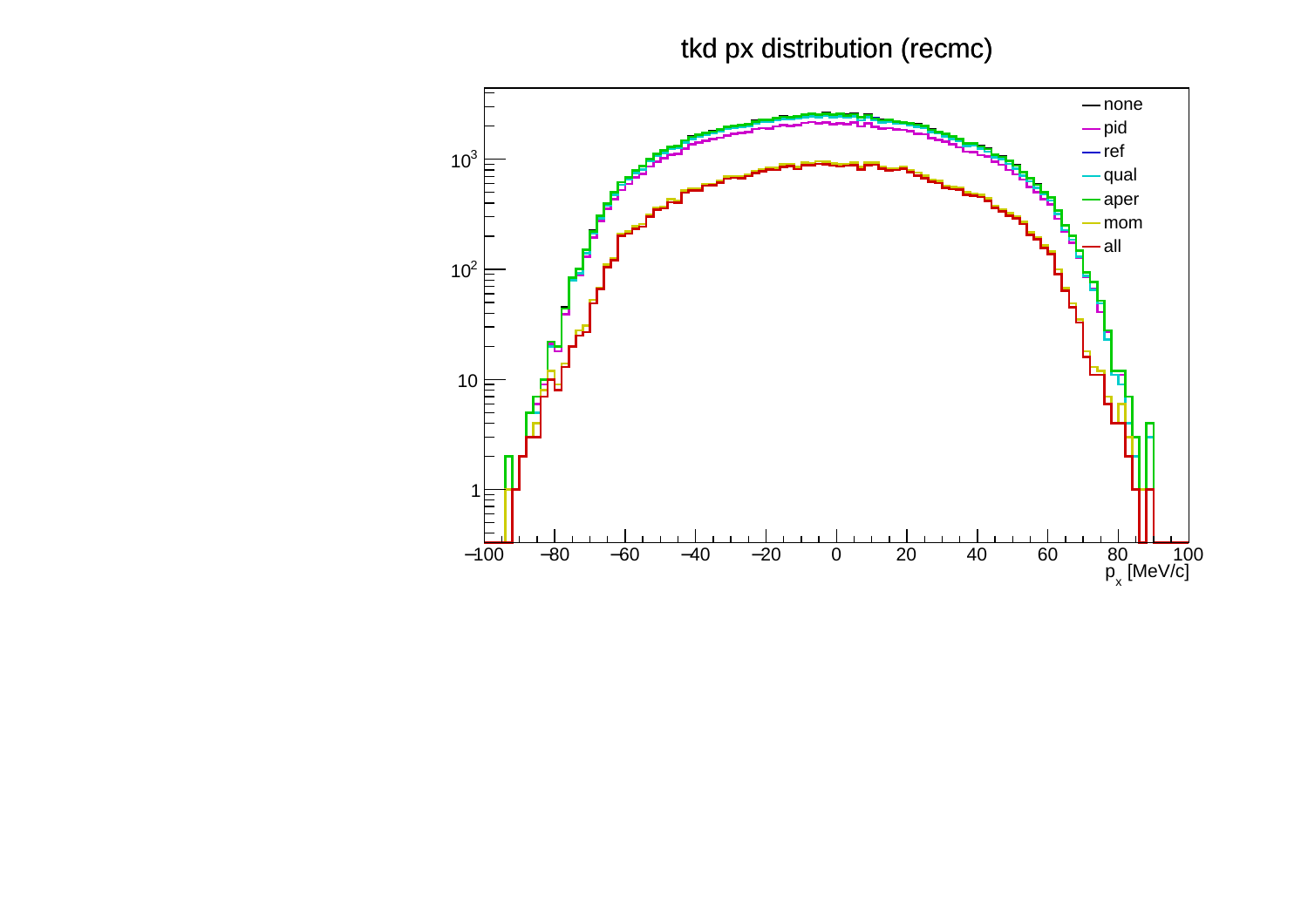tkd px distribution (truth)

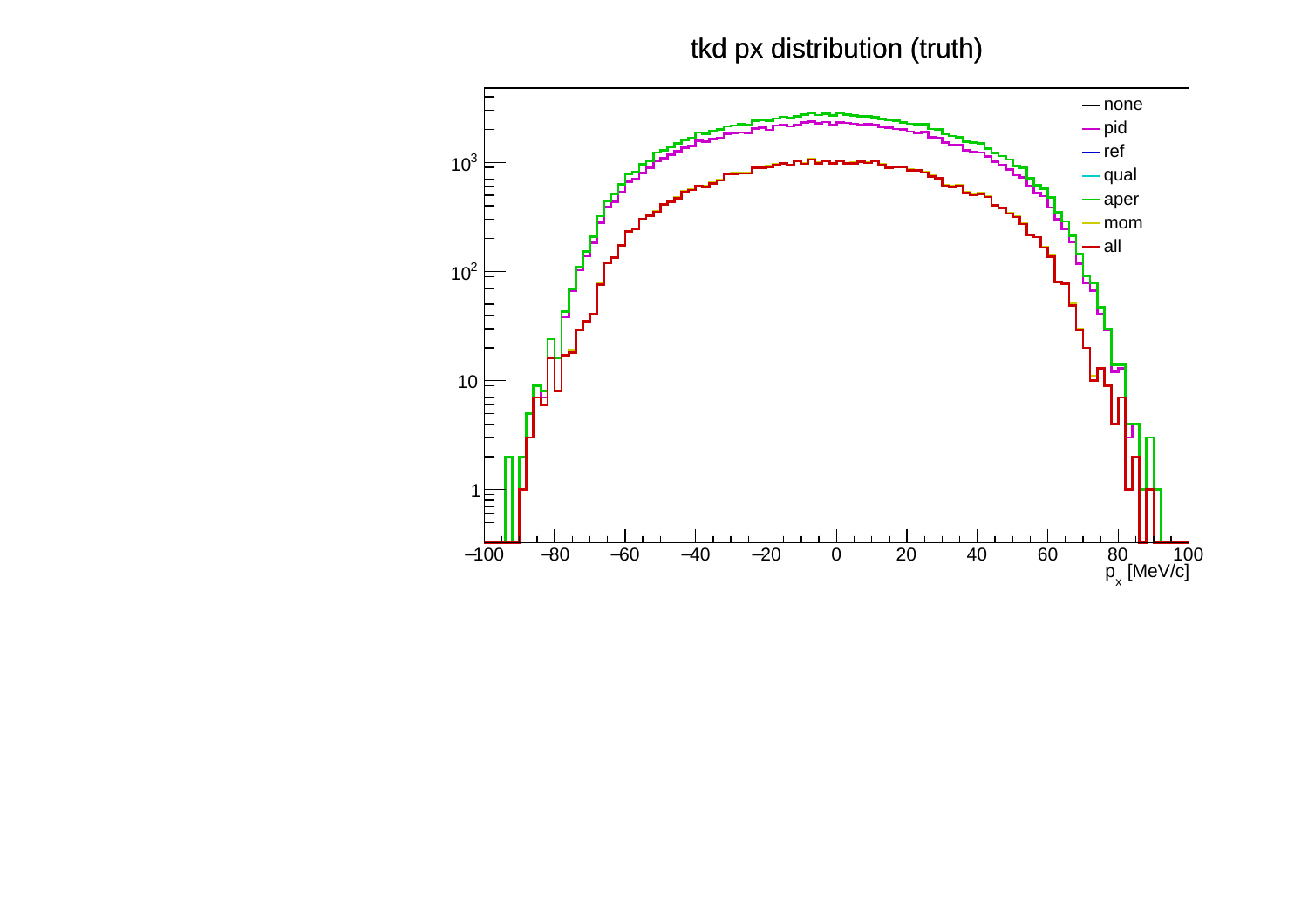tkd py distribution (all cut)

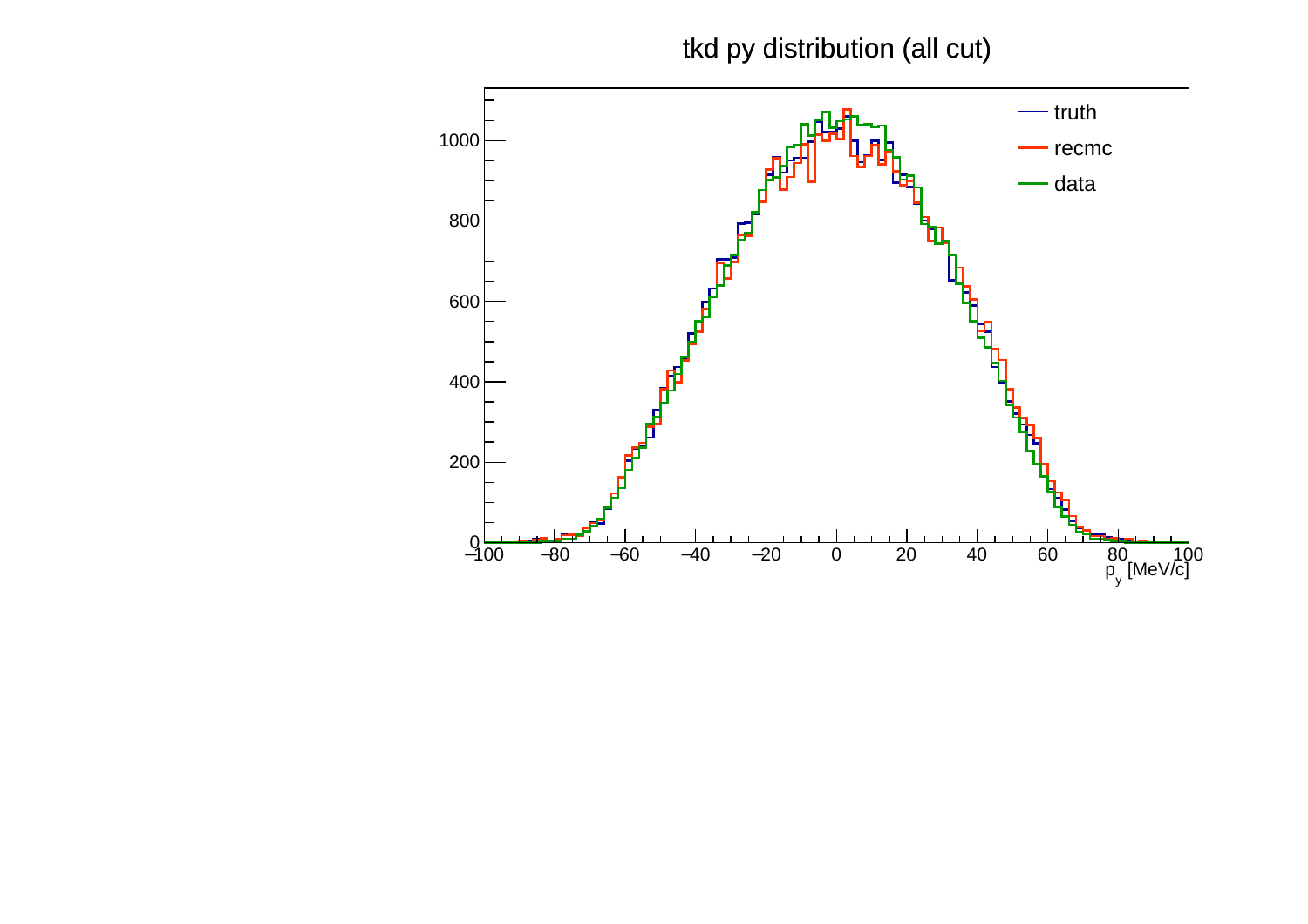tkd py distribution (data)

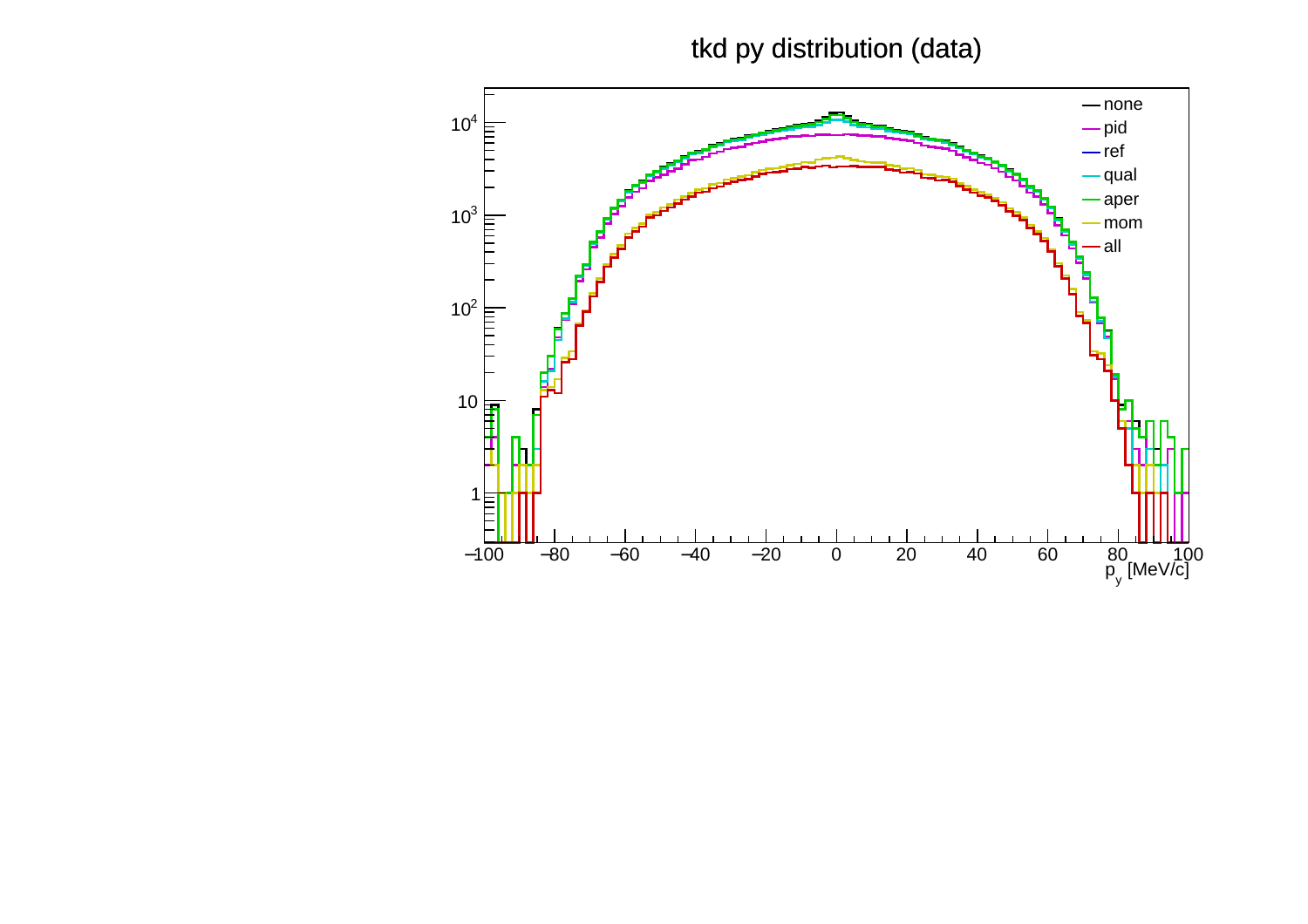tkd py distribution (recmc)

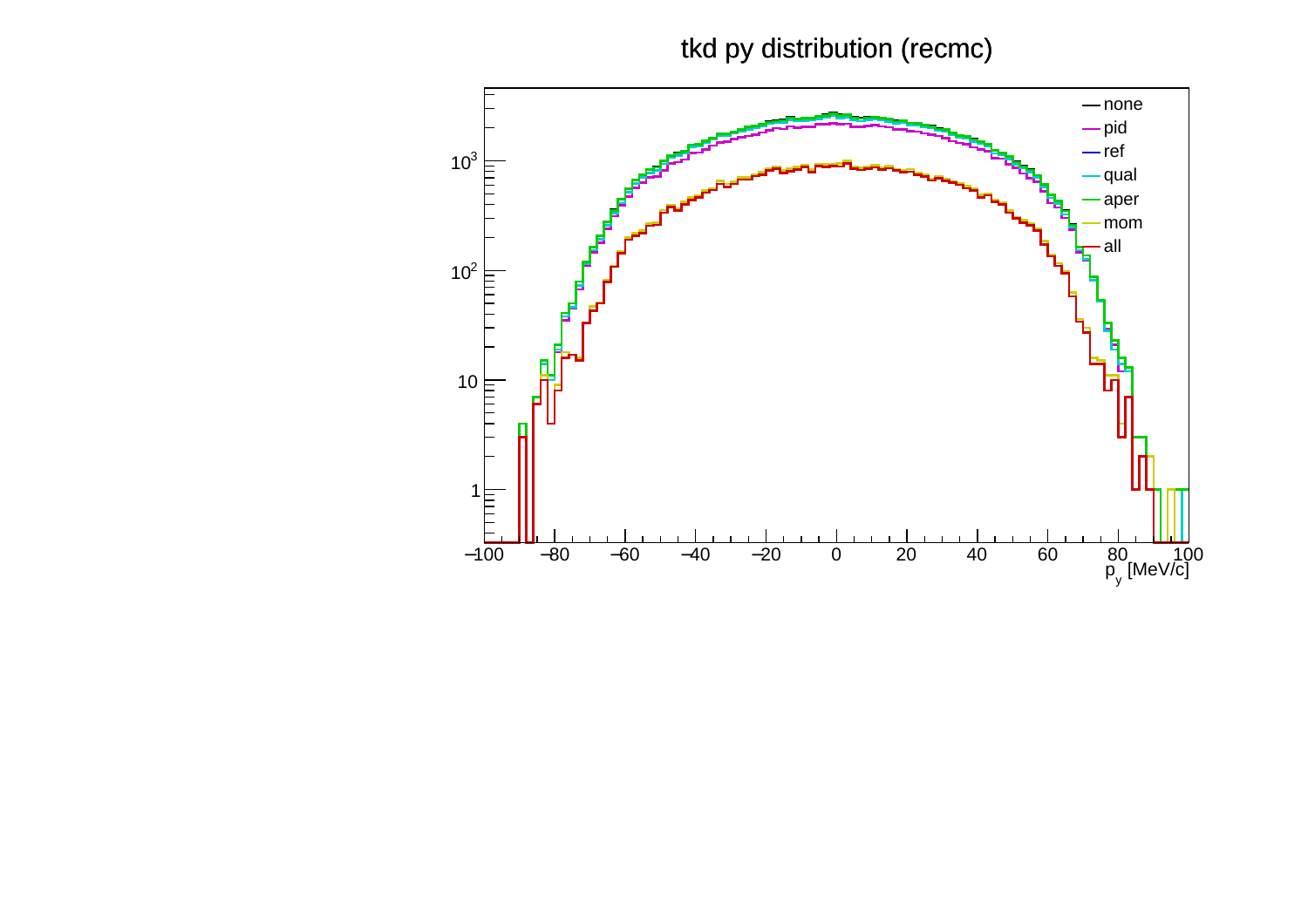tkd py distribution (truth)

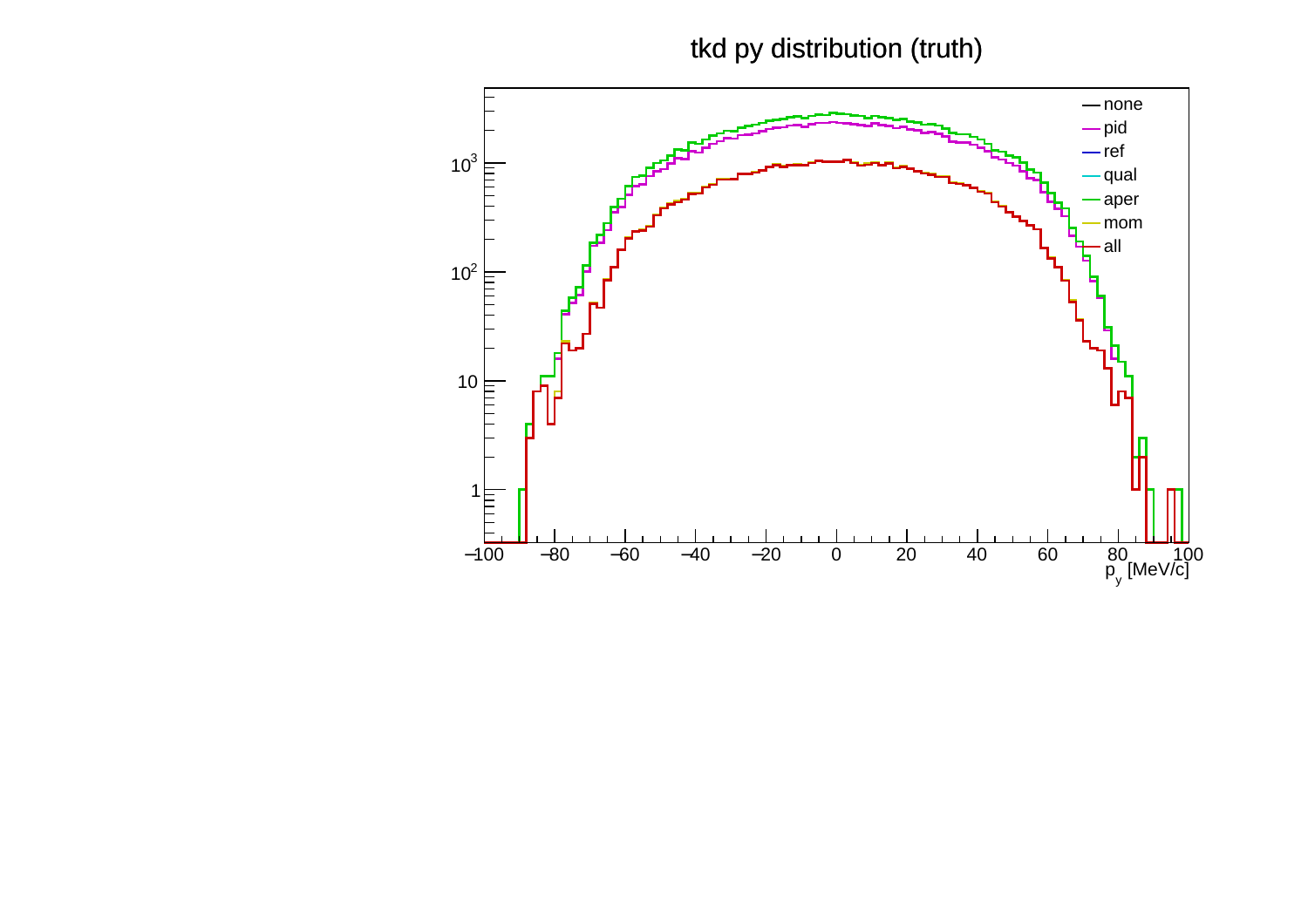tkd pz distribution (all cut)

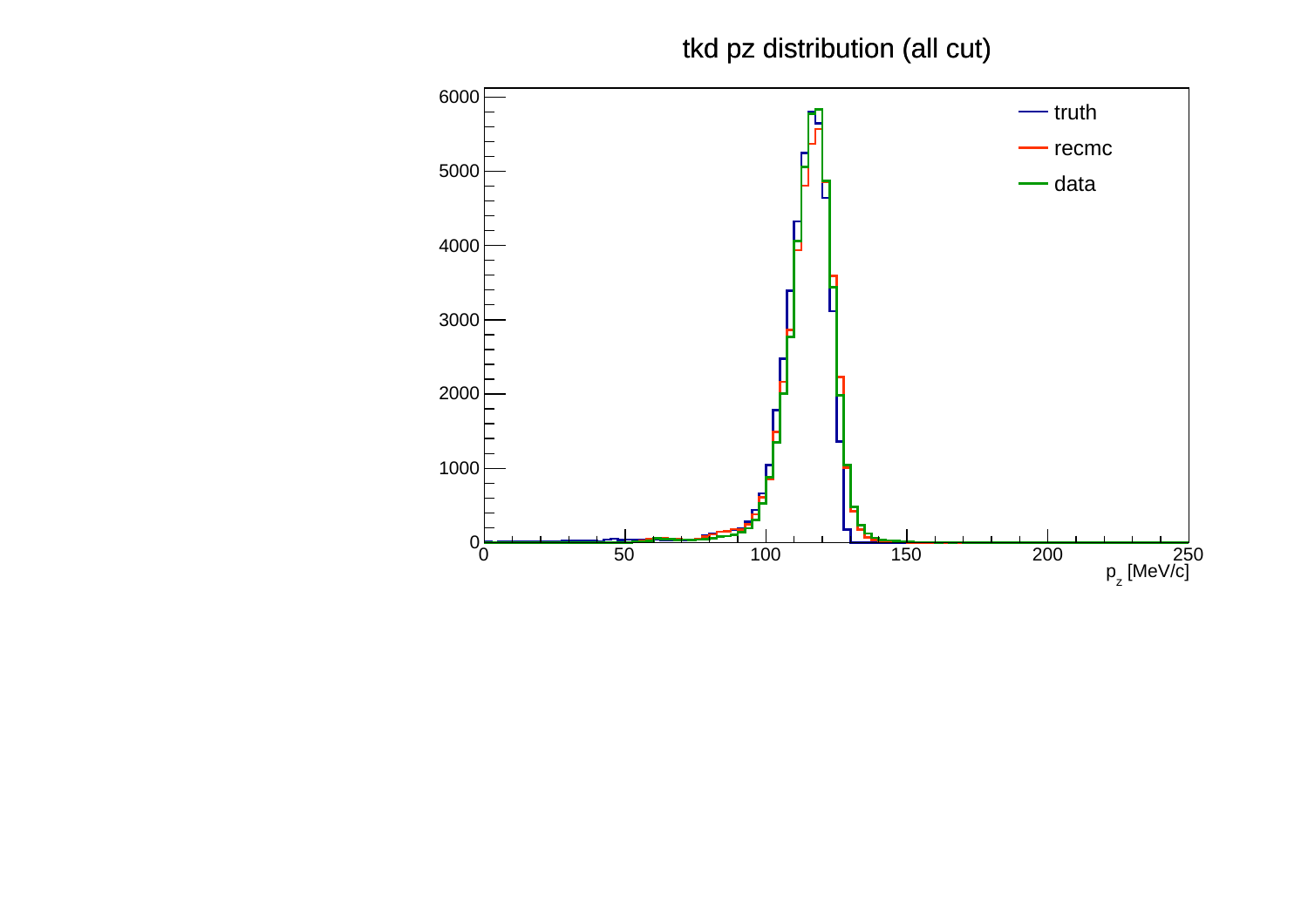## tkd pz distribution (data)

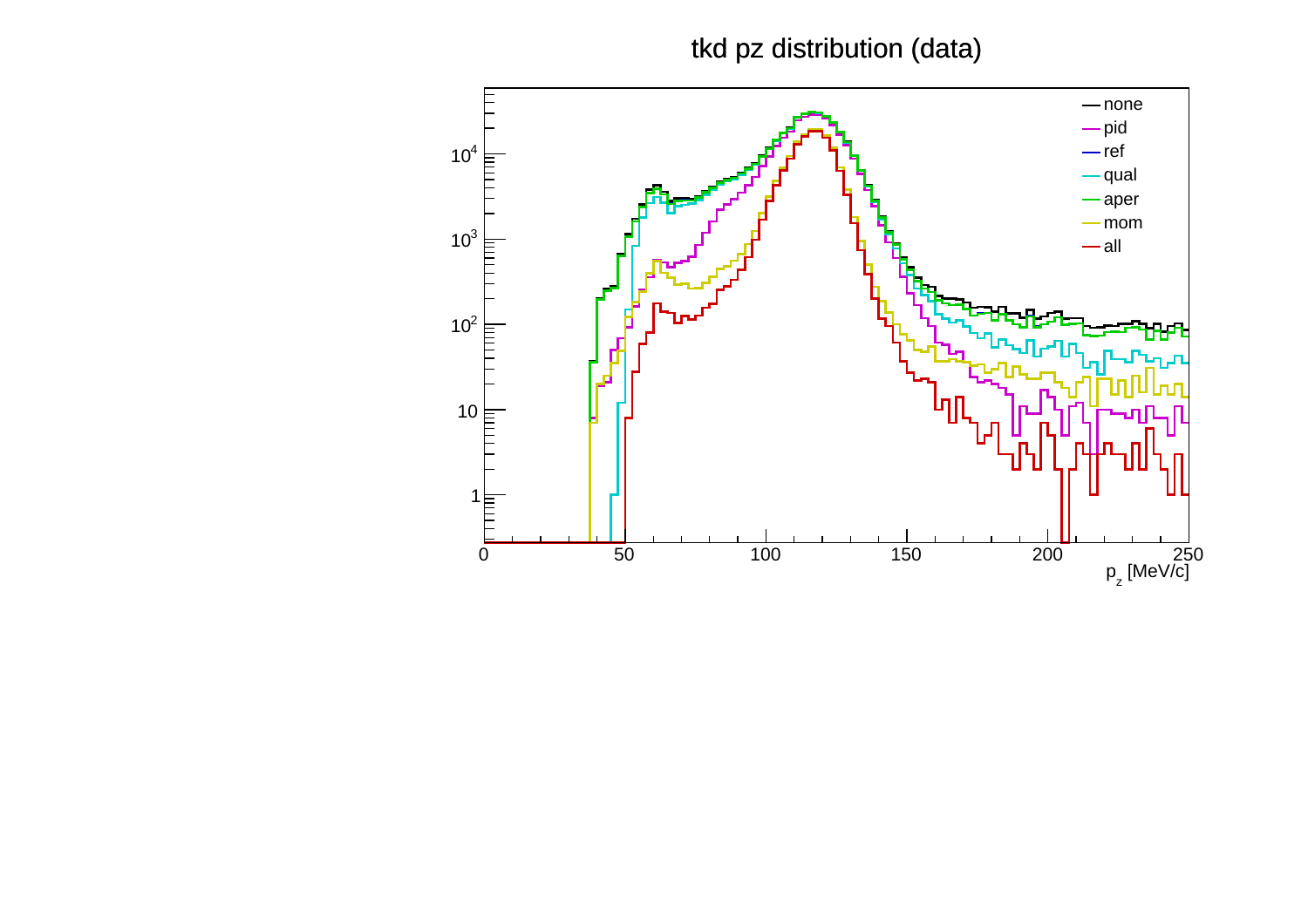## tkd pz distribution (recmc)

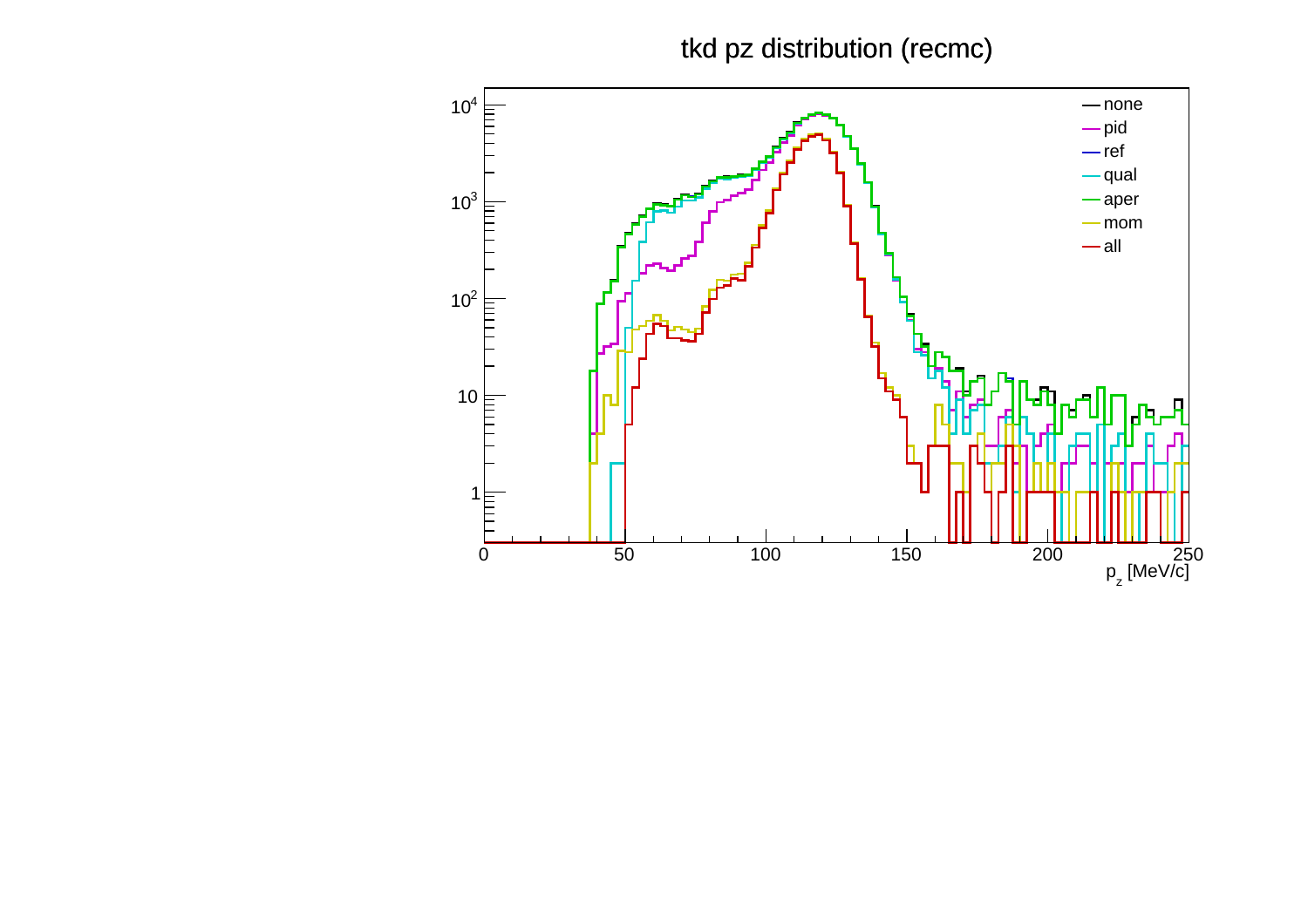## tkd pz distribution (truth)

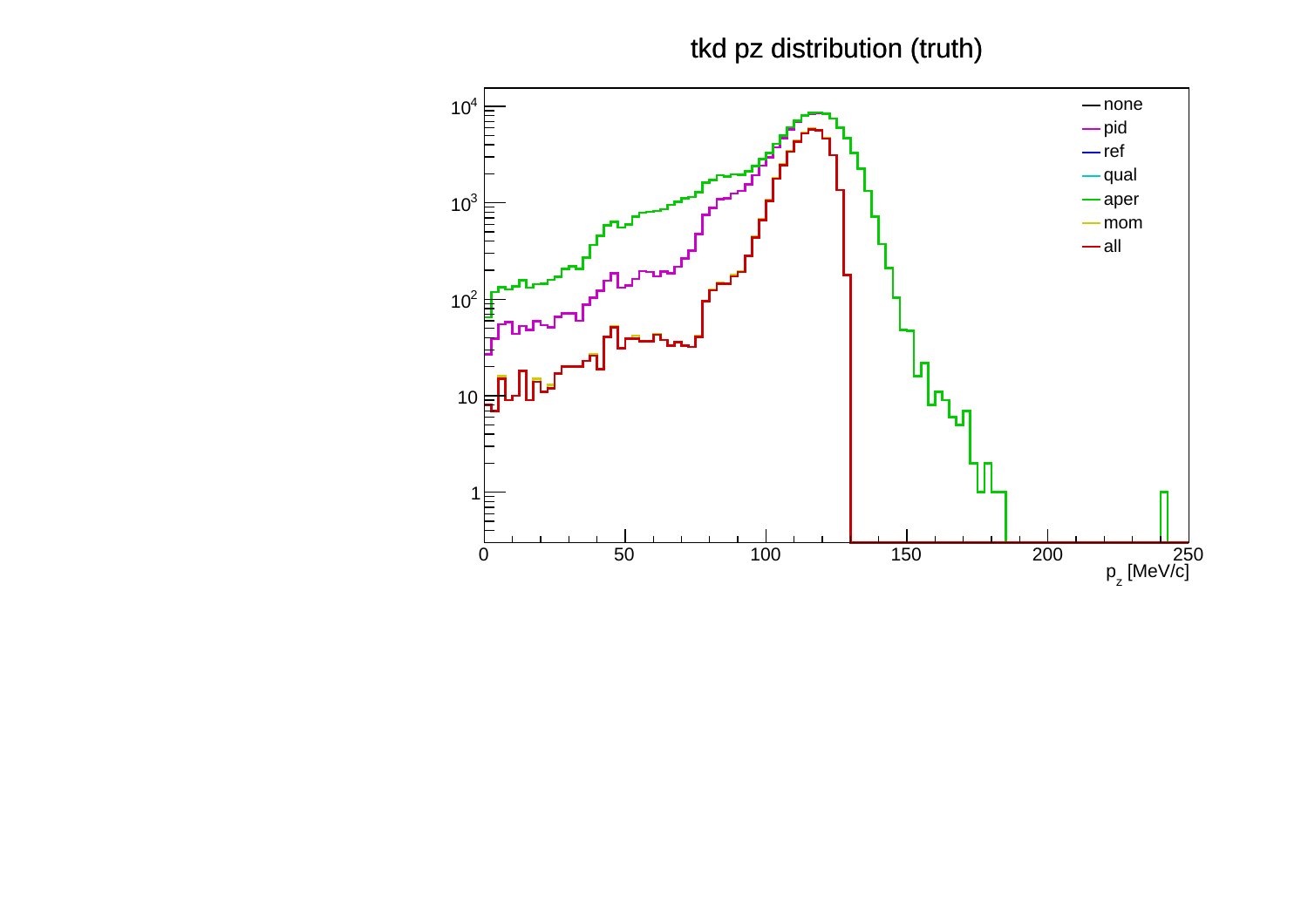tkd x distribution (all cut)

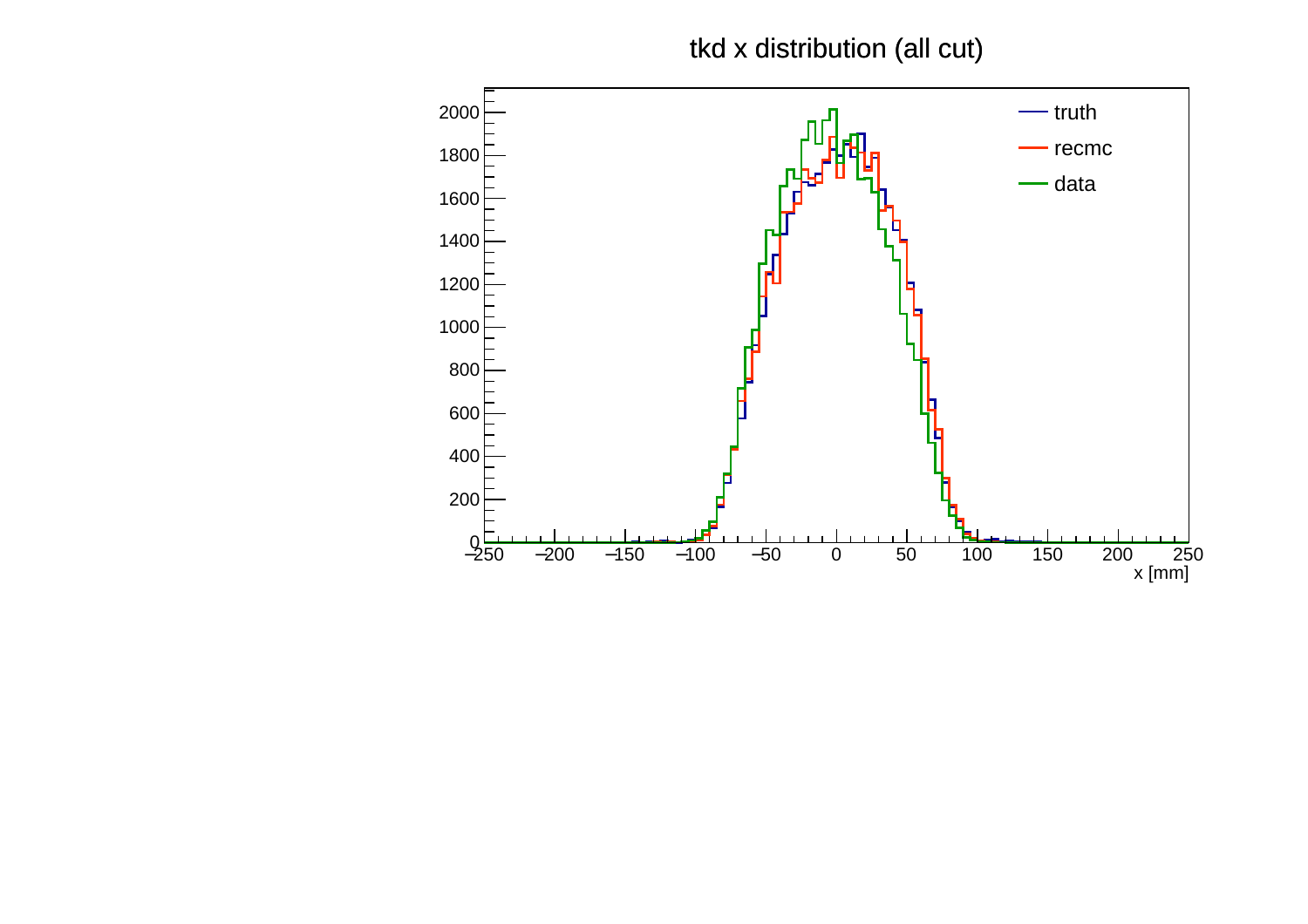## tkd x distribution (data)

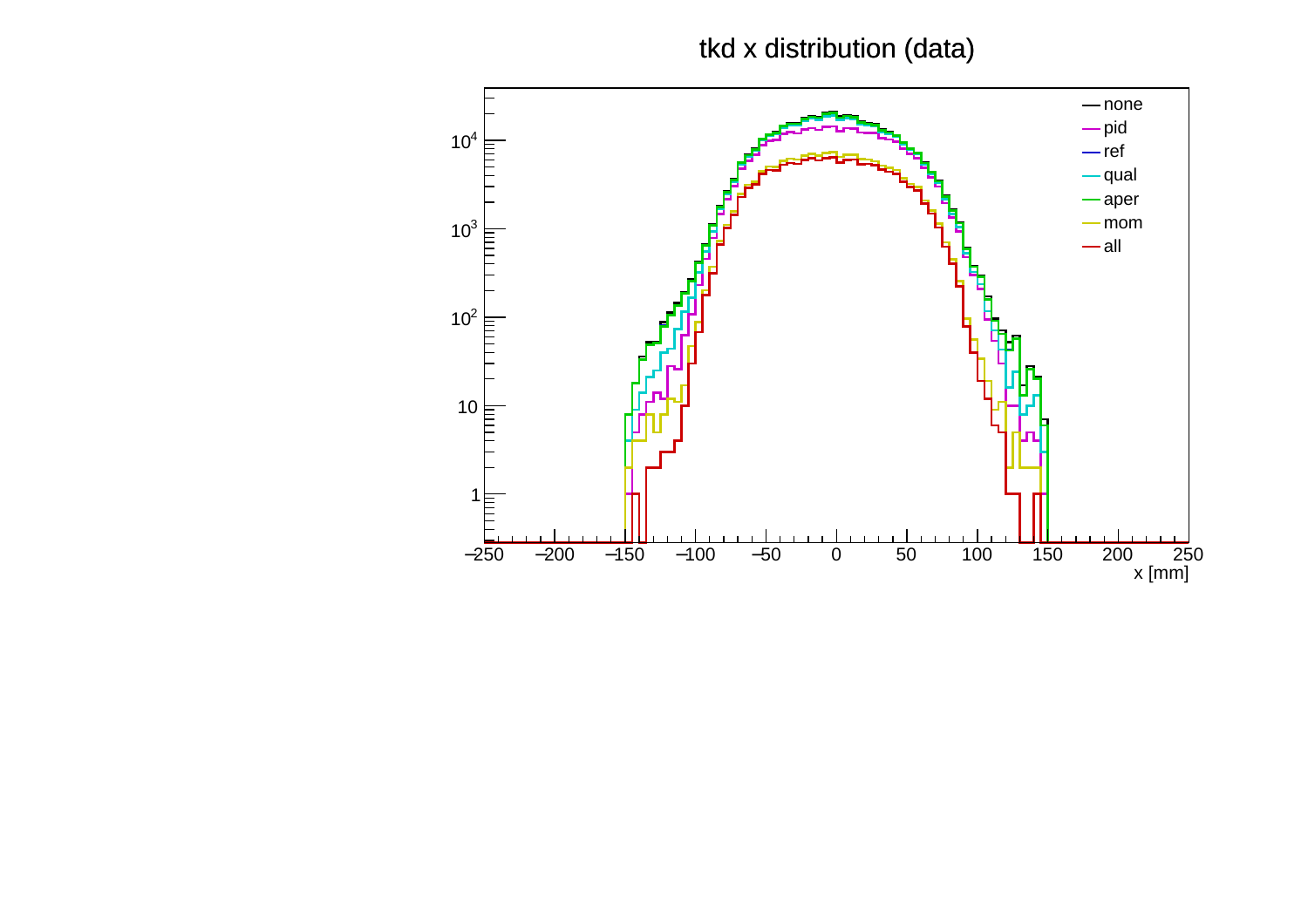## tkd x distribution (recmc)

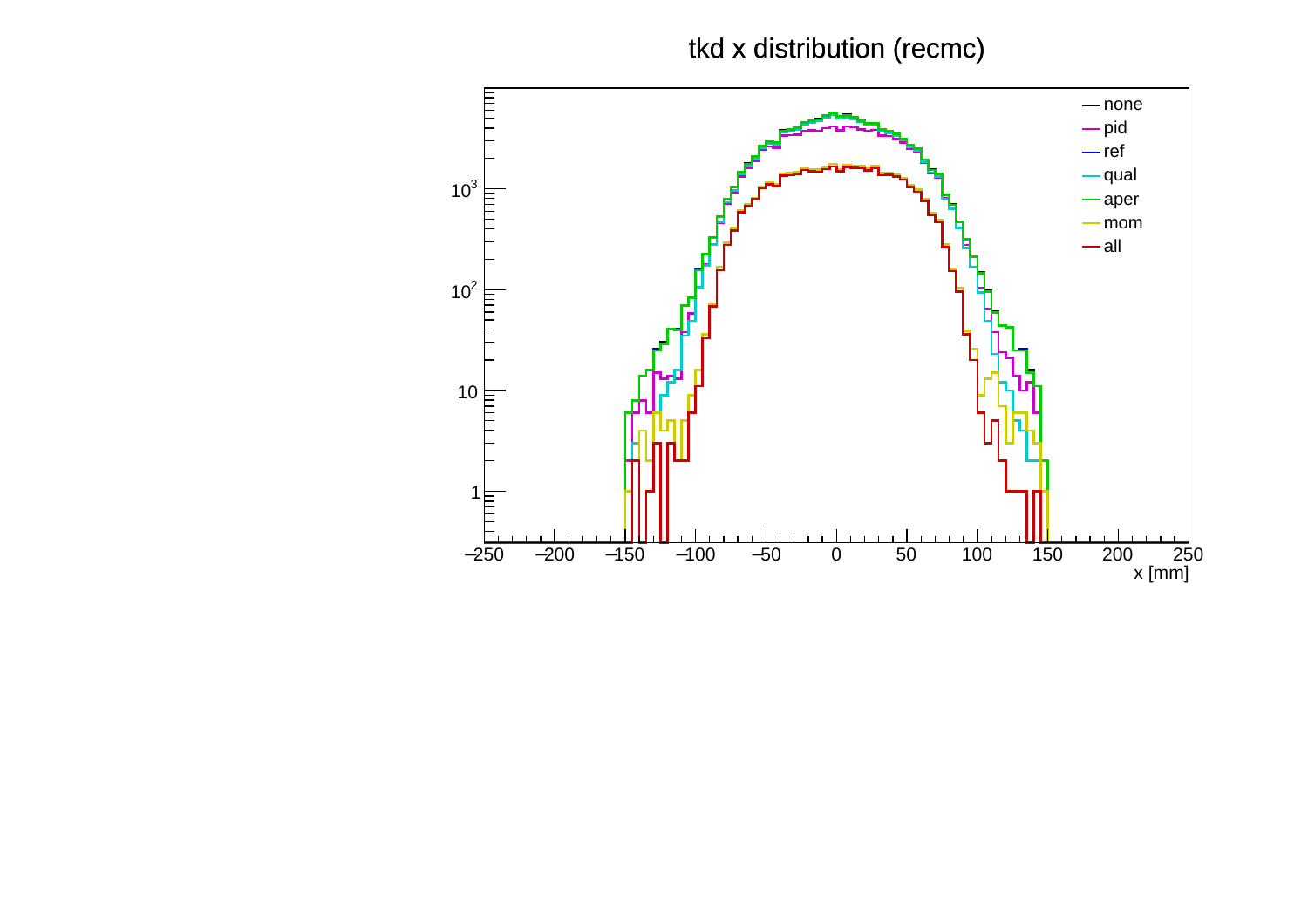tkd x distribution (truth)

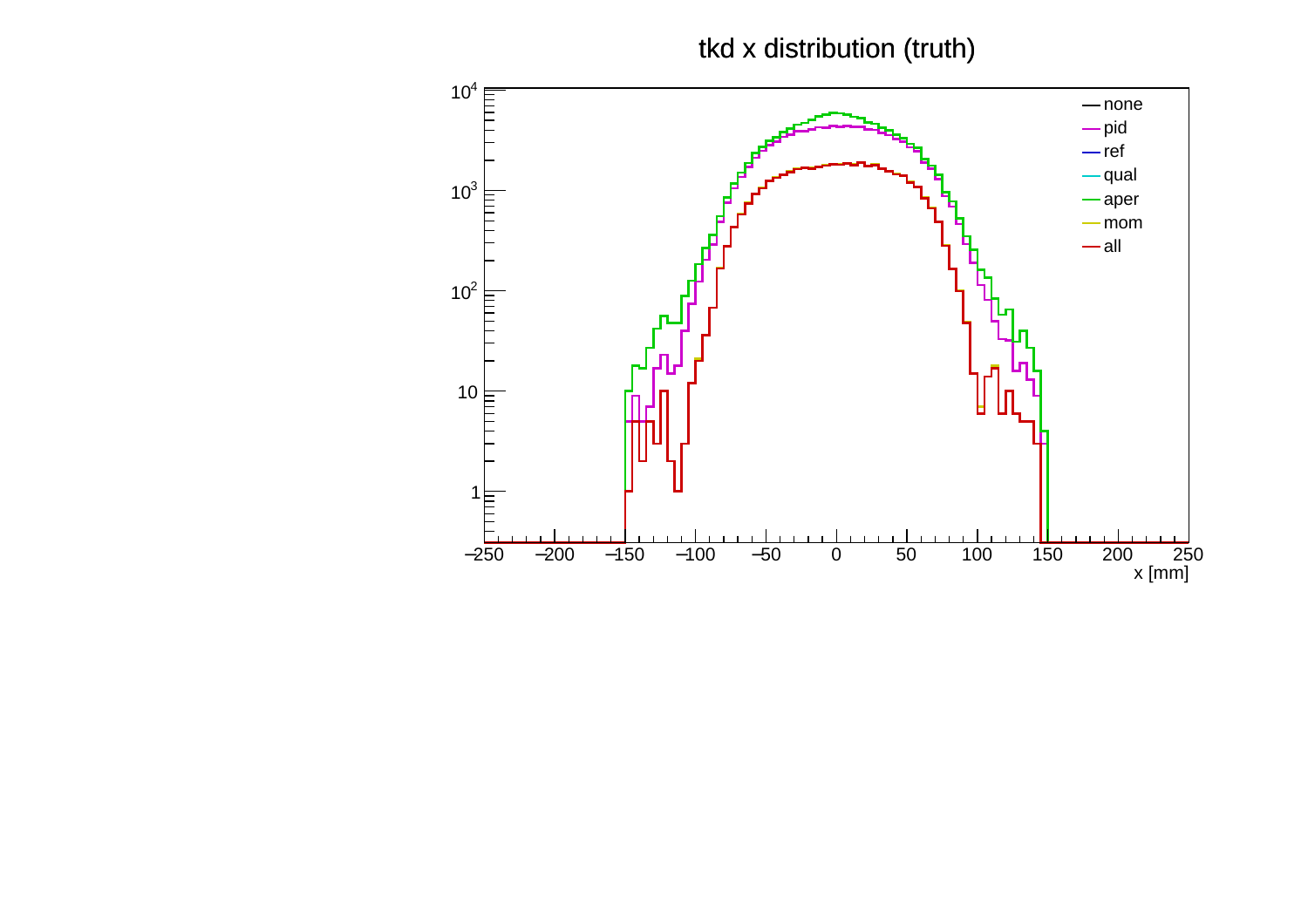tkd y distribution (all cut)

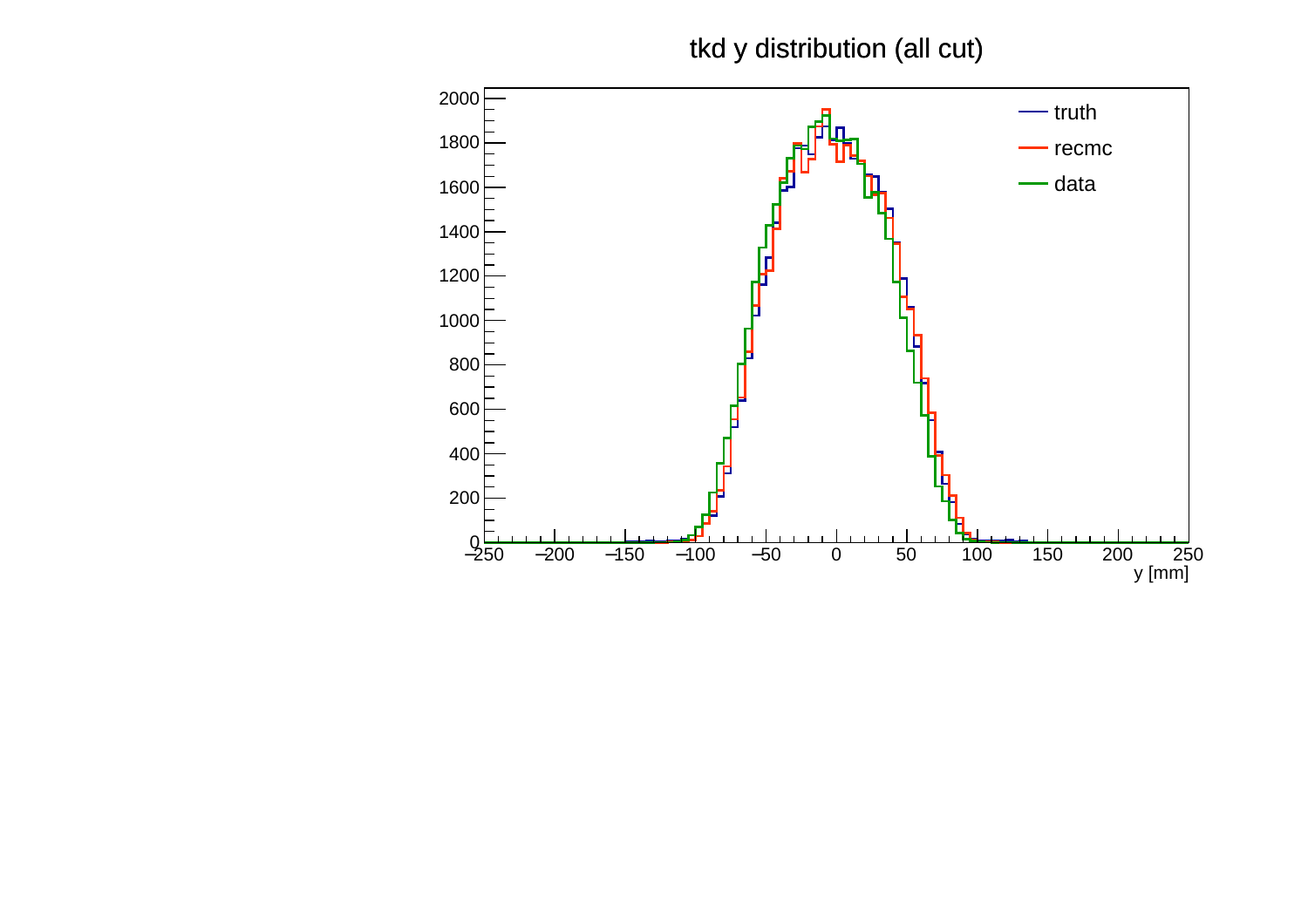## tkd y distribution (data)

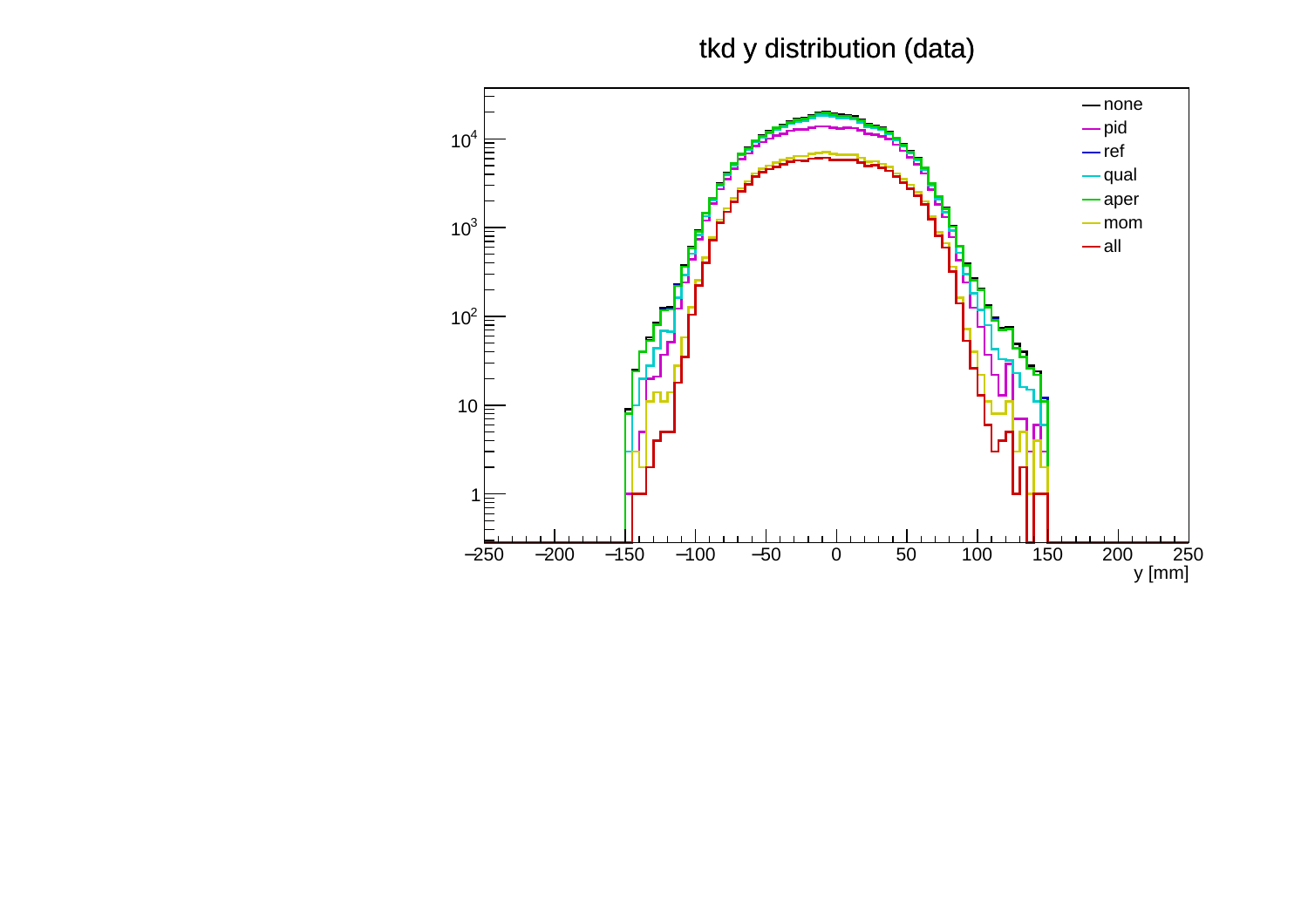## tkd y distribution (recmc)

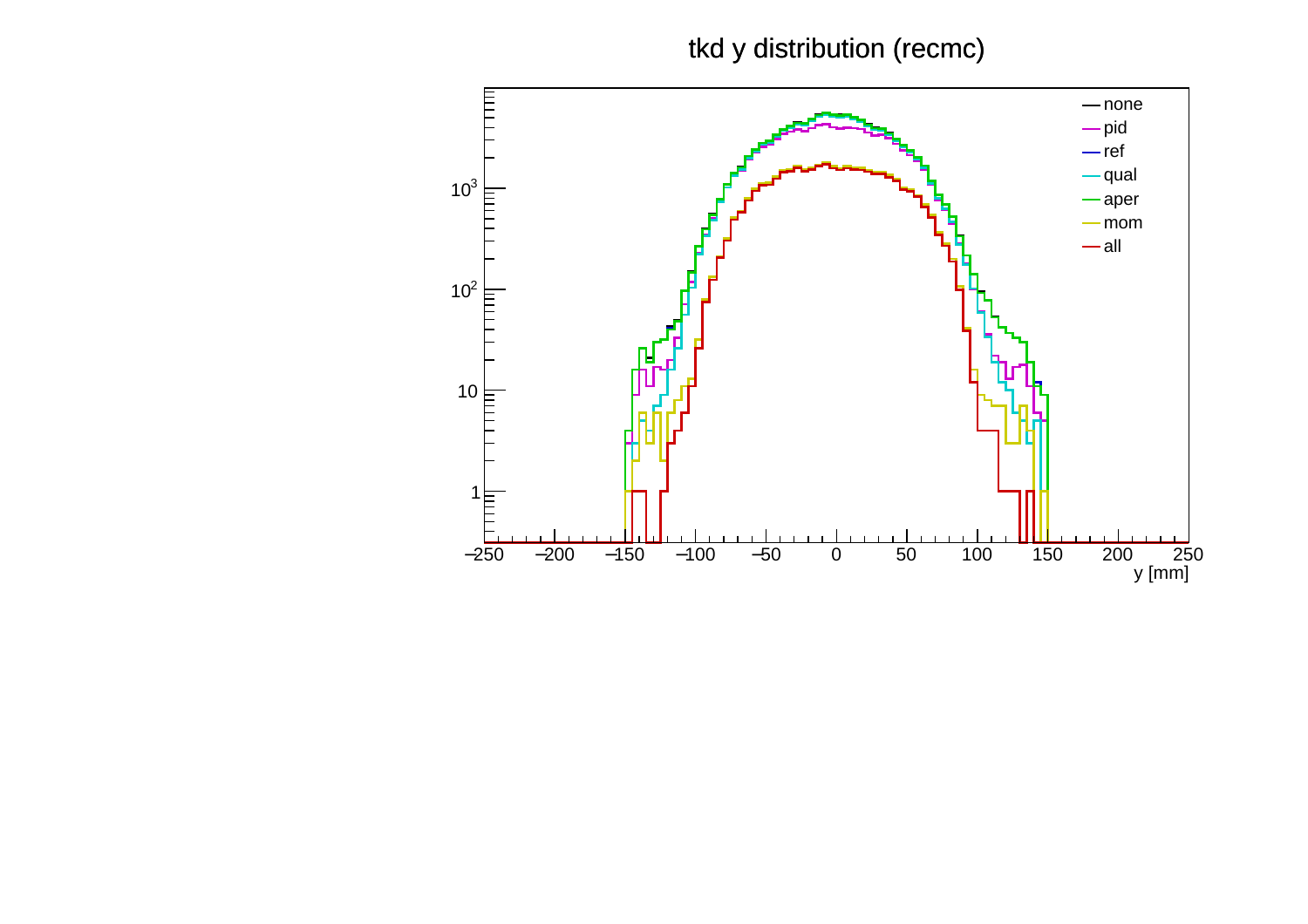tkd y distribution (truth)

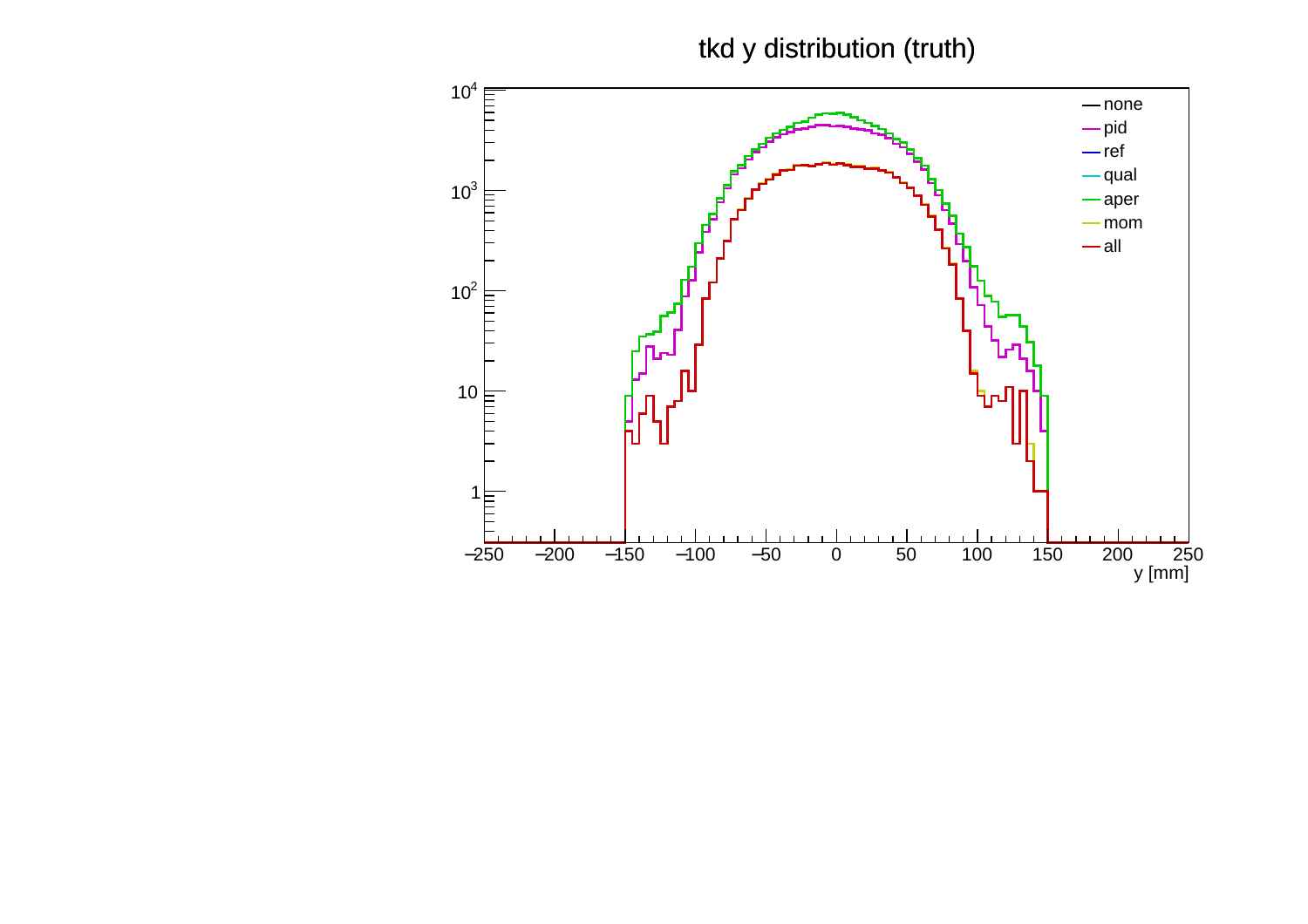## tku px distribution (all cut)

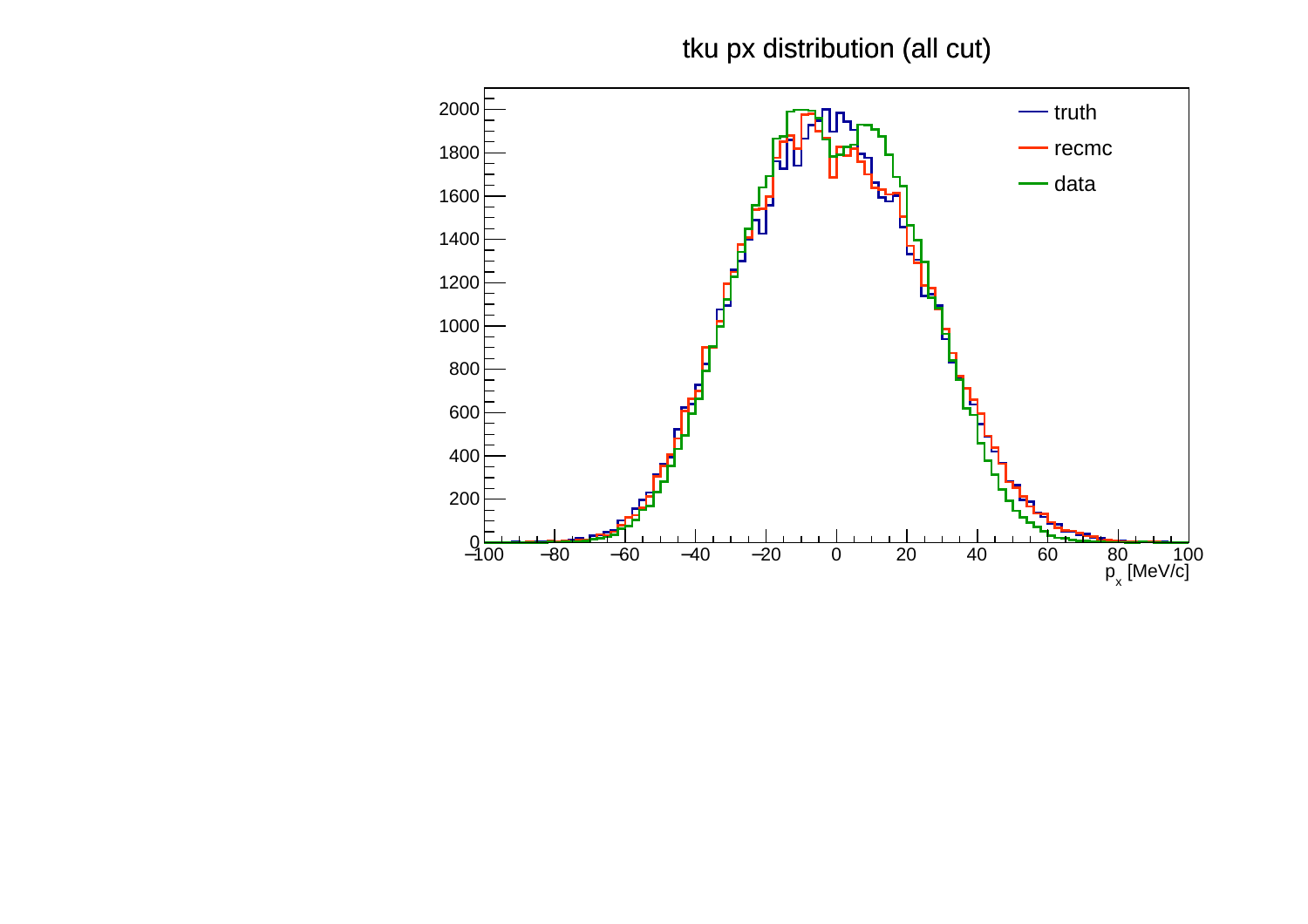tku px distribution (data)

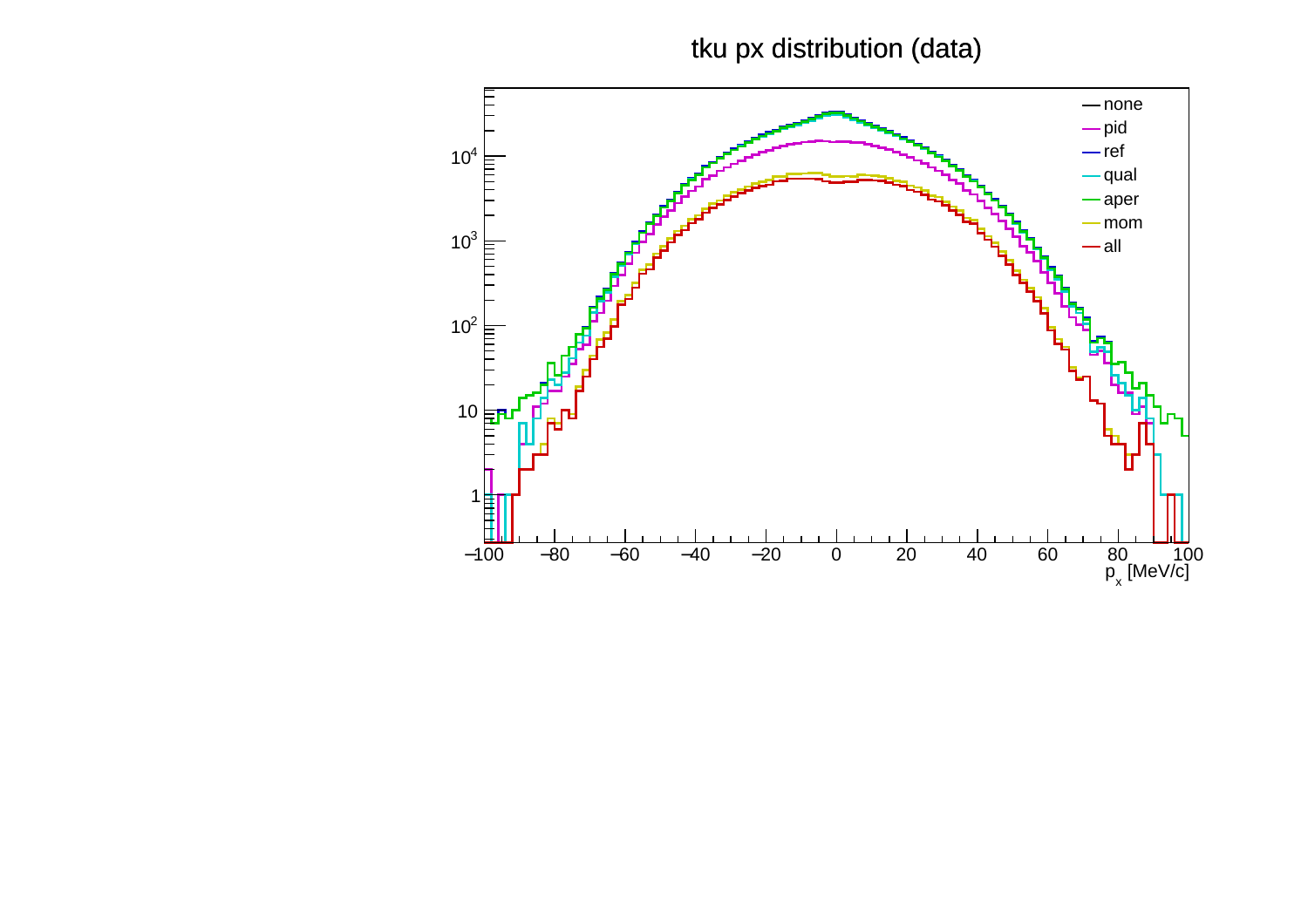tku px distribution (recmc)

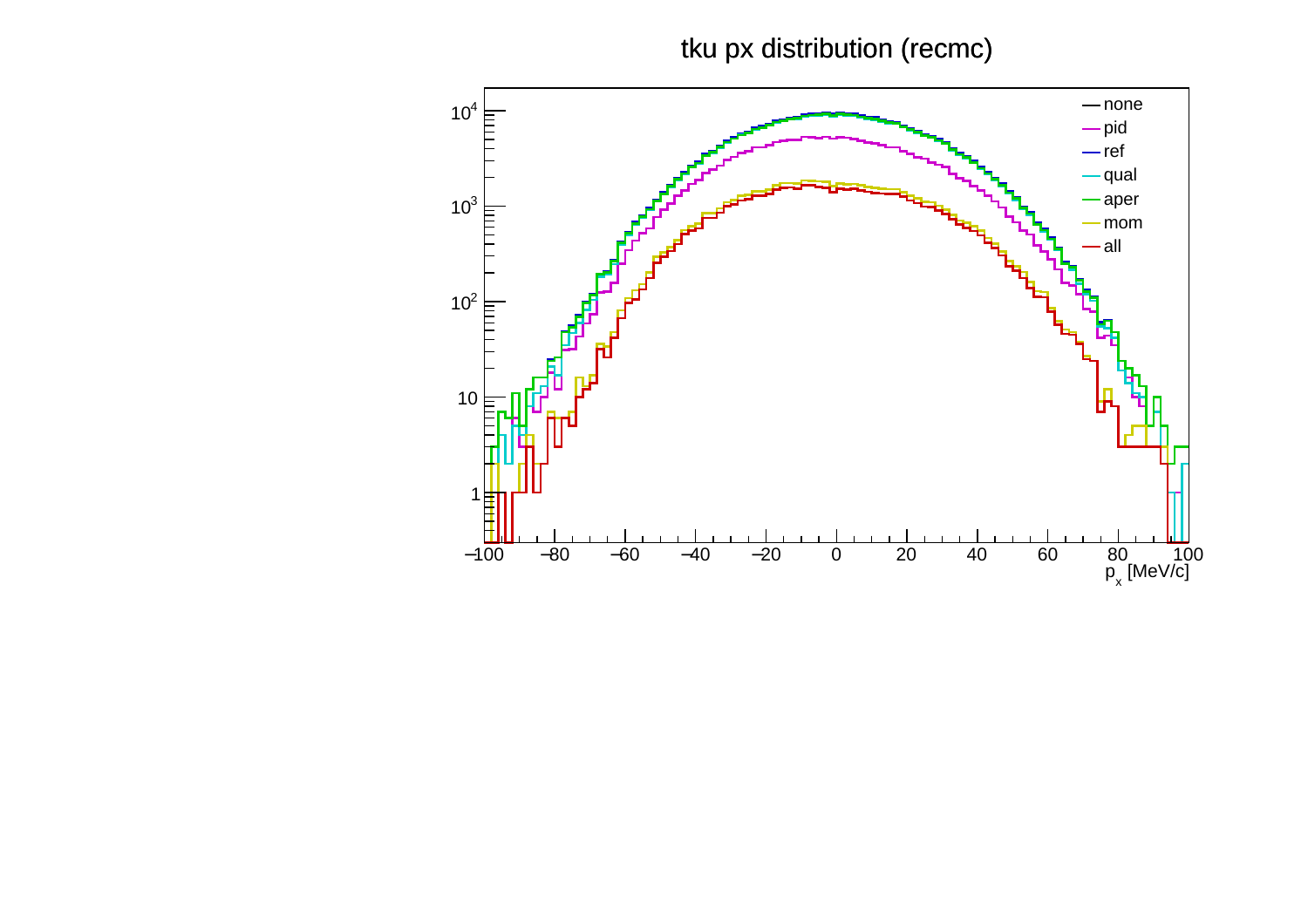tku px distribution (truth)

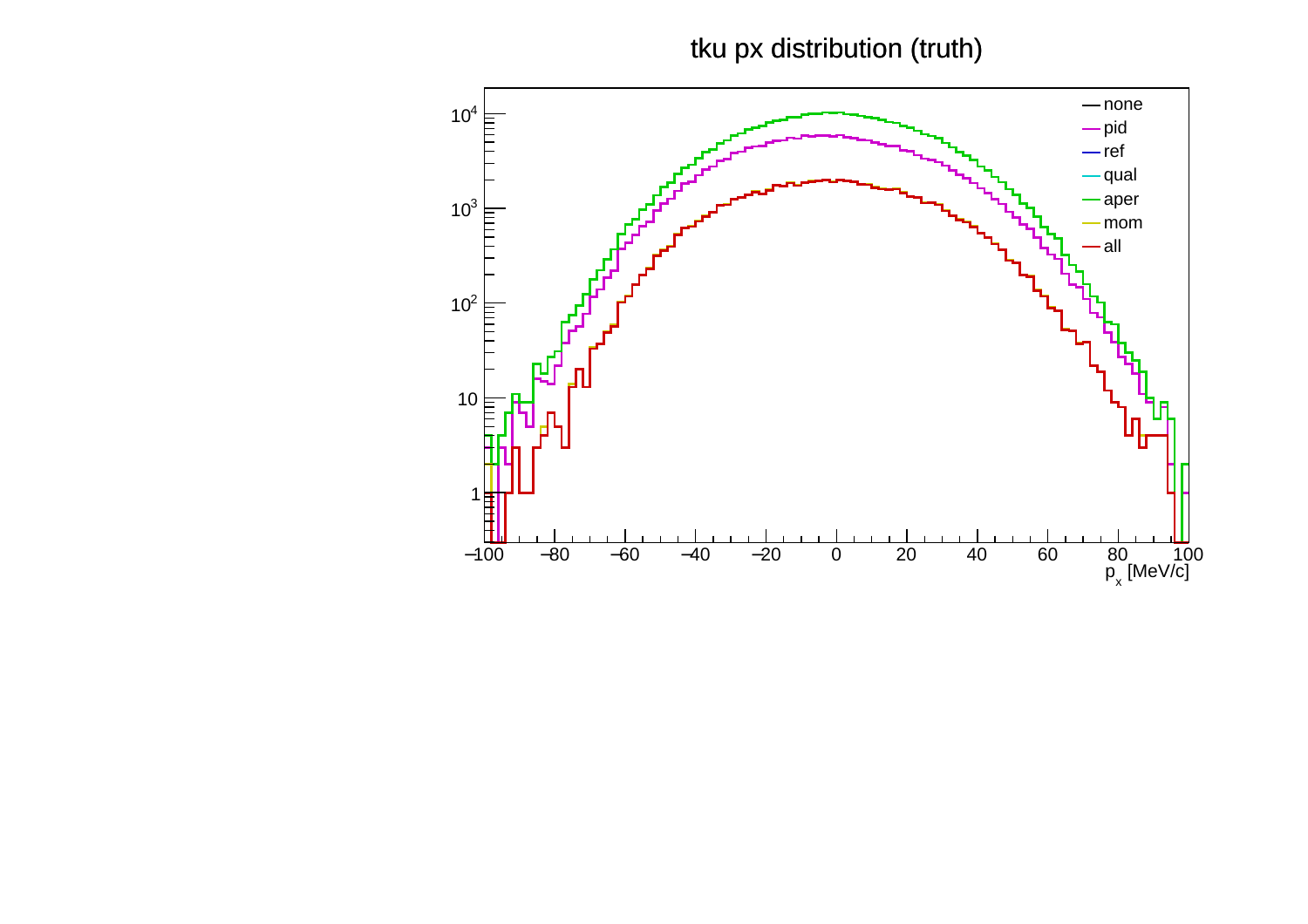## tku py distribution (all cut)

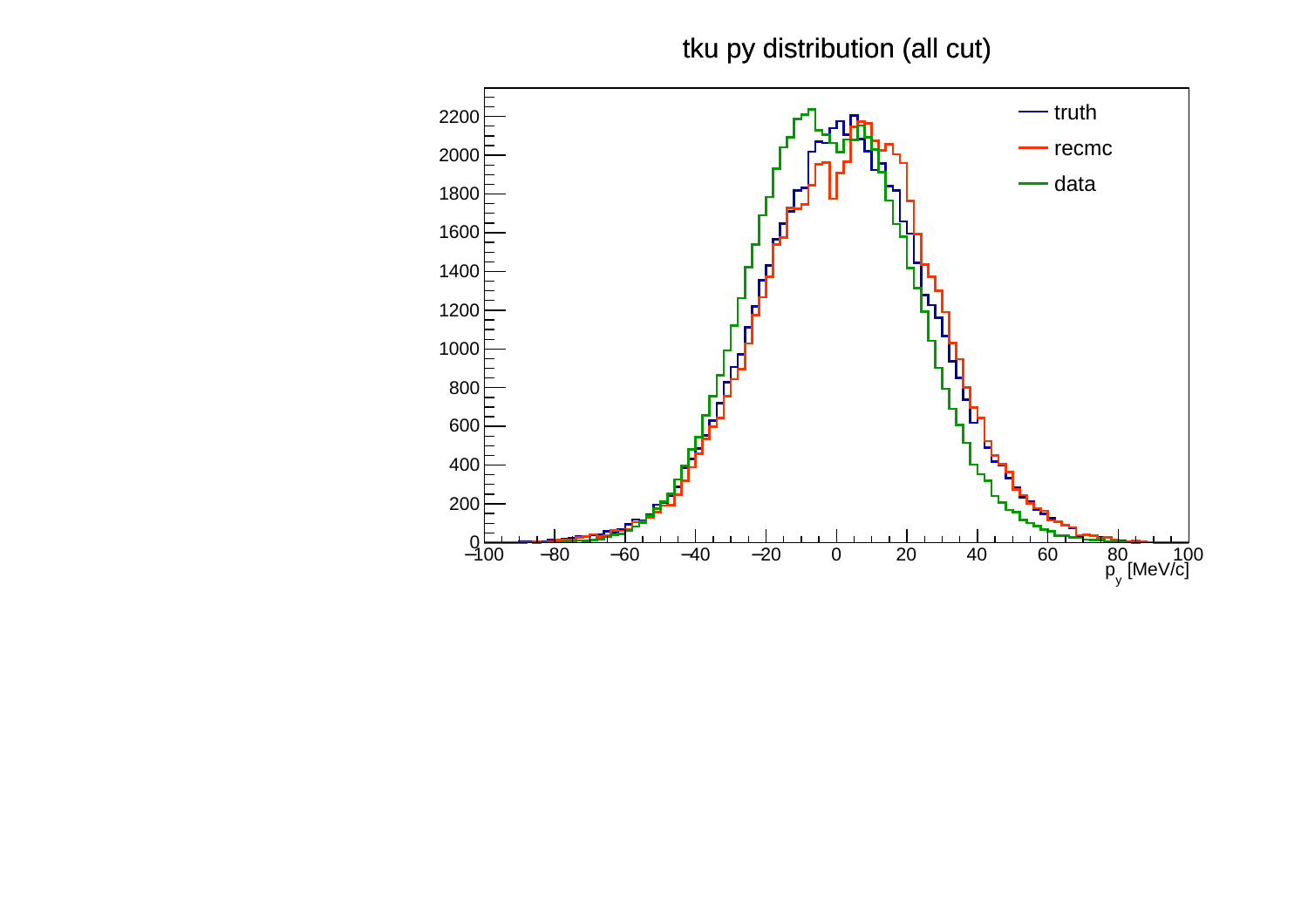tku py distribution (data)

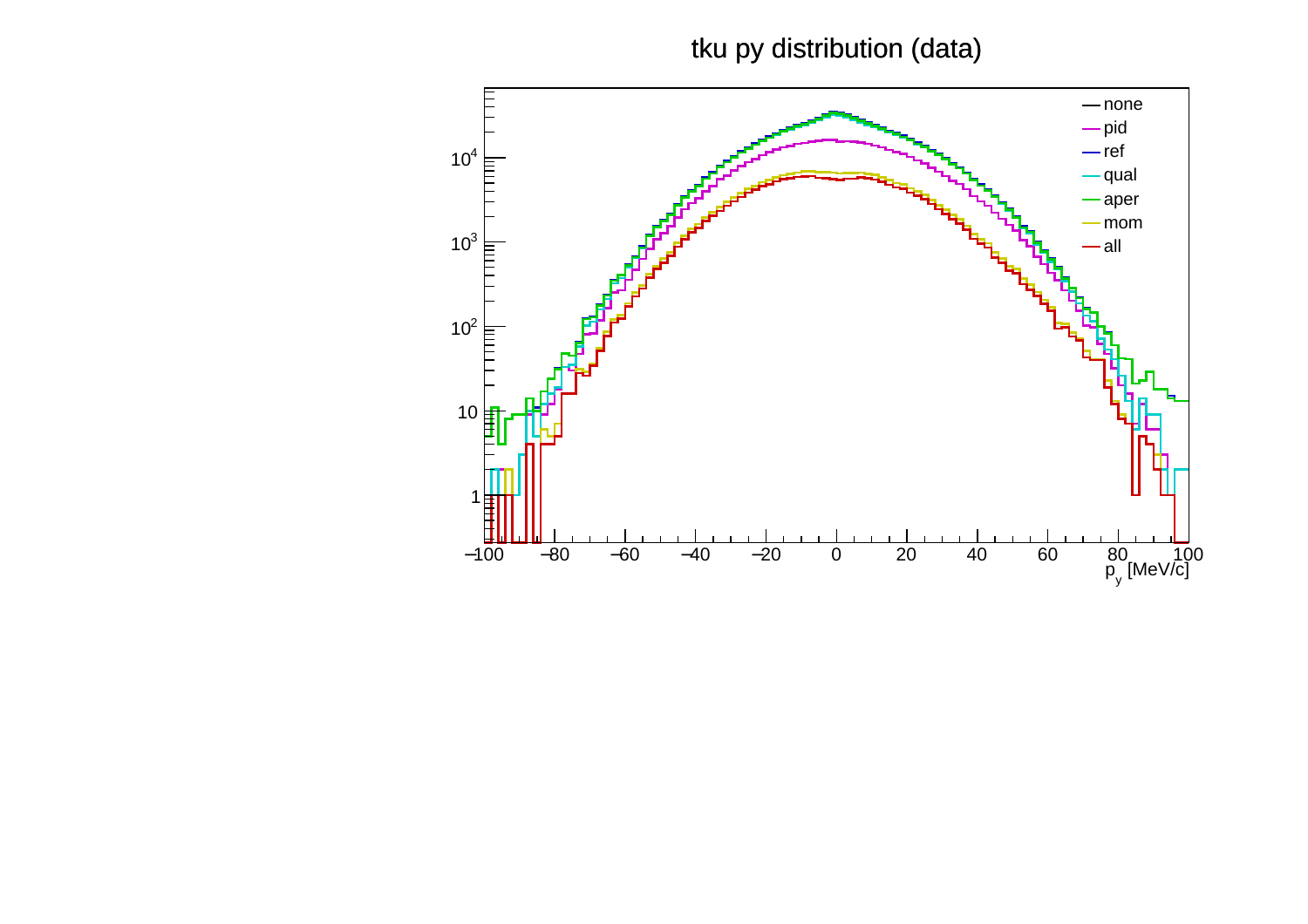## tku py distribution (recmc)

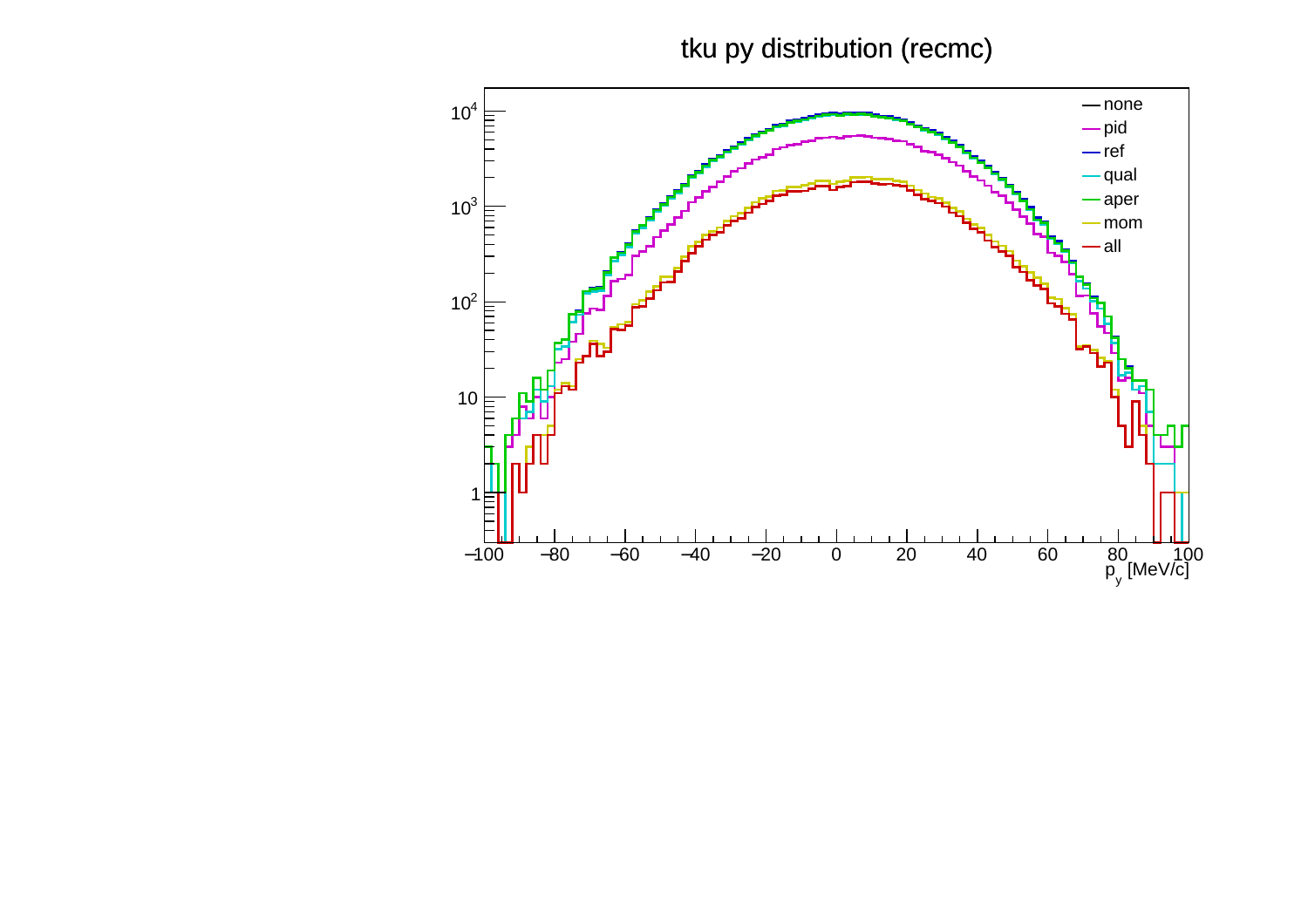# tku py distribution (truth)

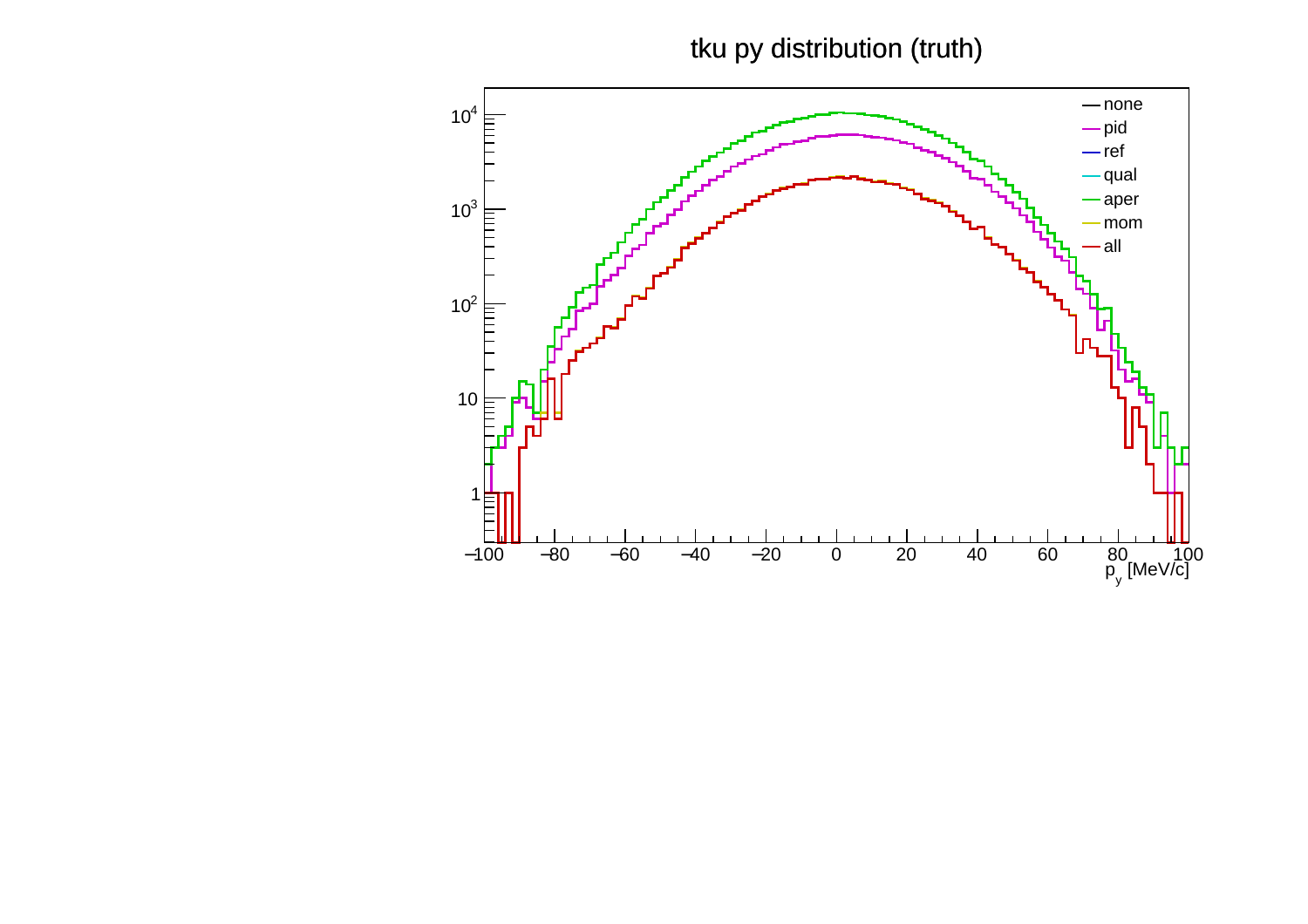tku pz distribution (all cut)

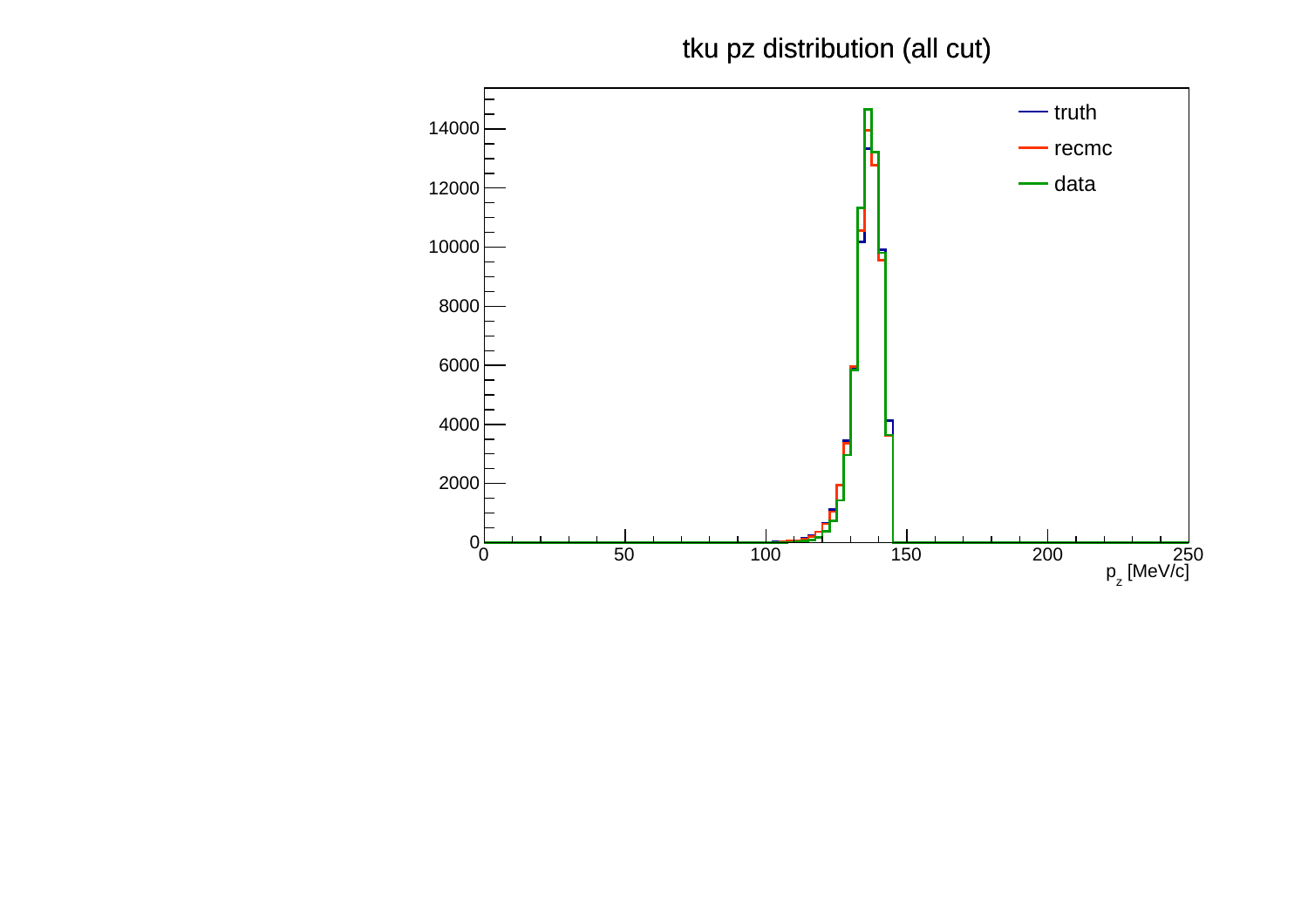## tku pz distribution (data)

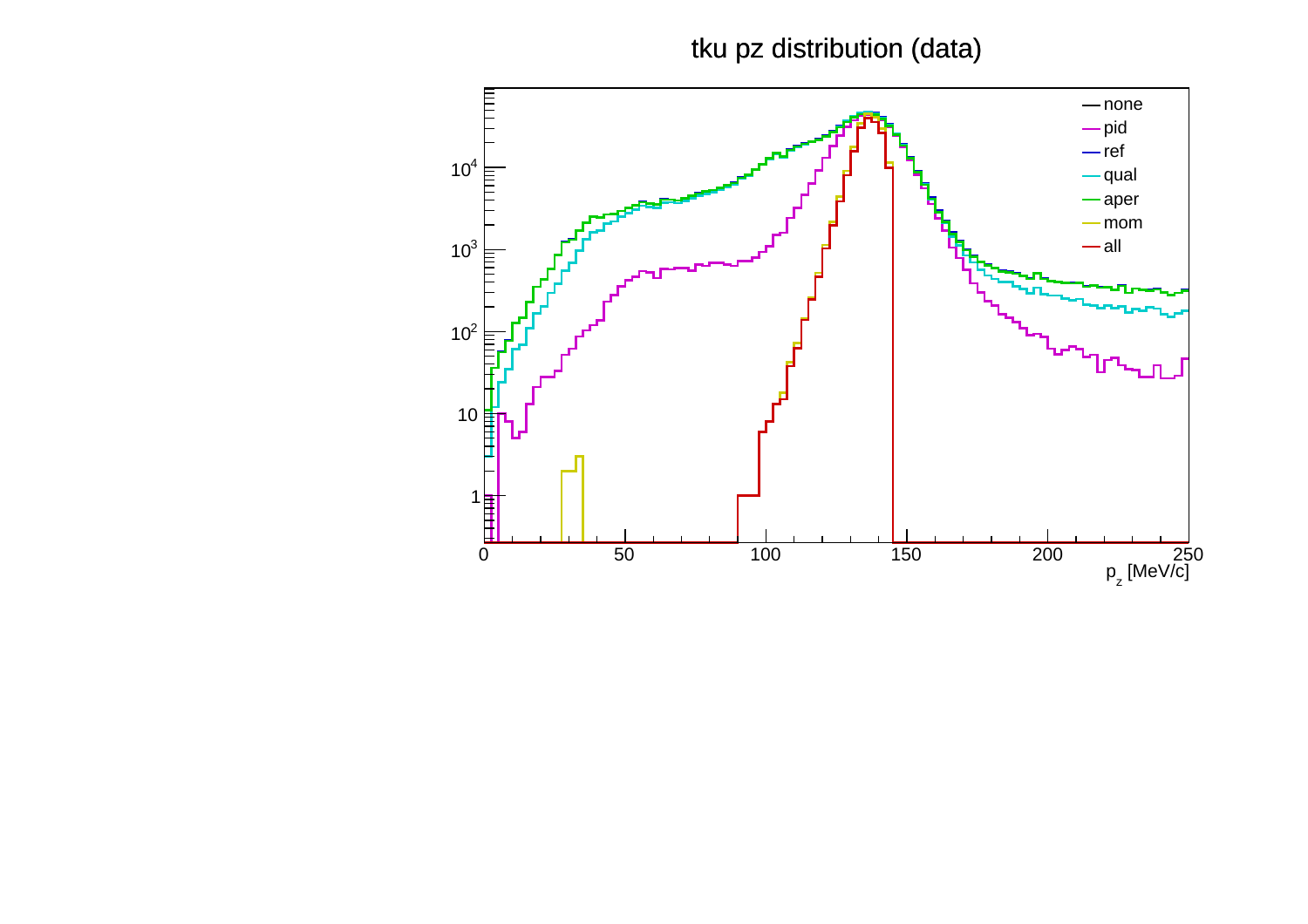## tku pz distribution (recmc)

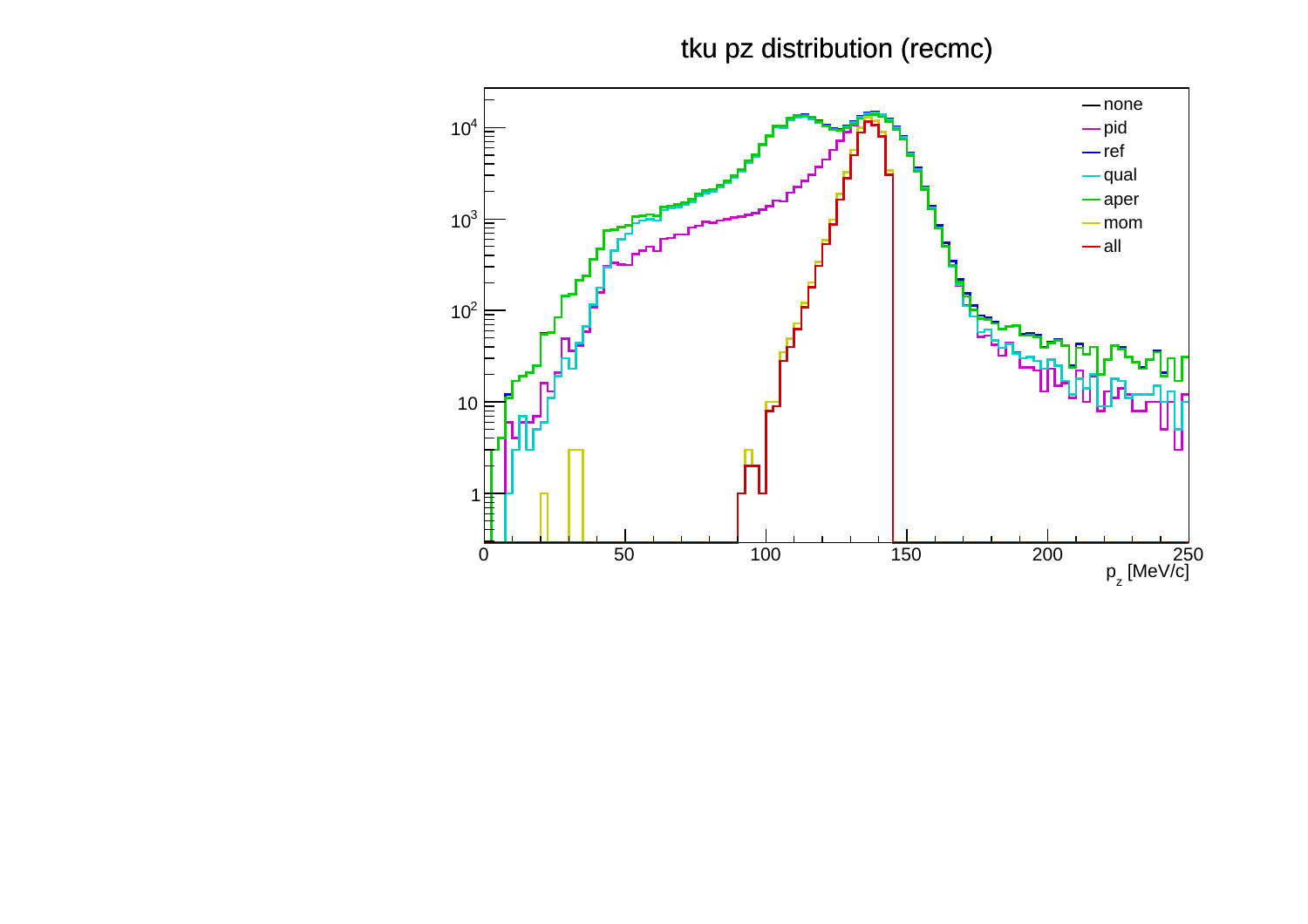## tku pz distribution (truth)

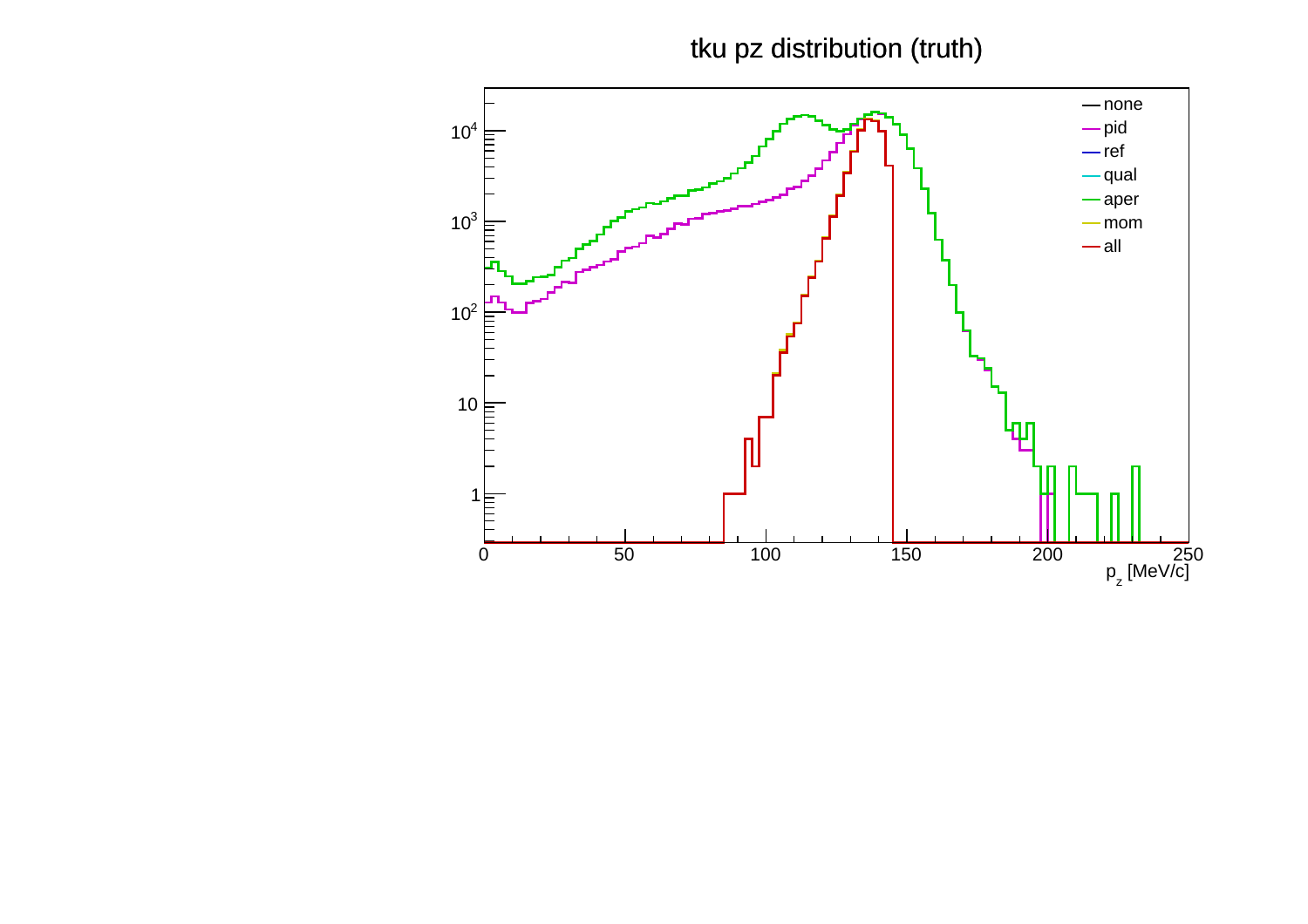tku x distribution (all cut)

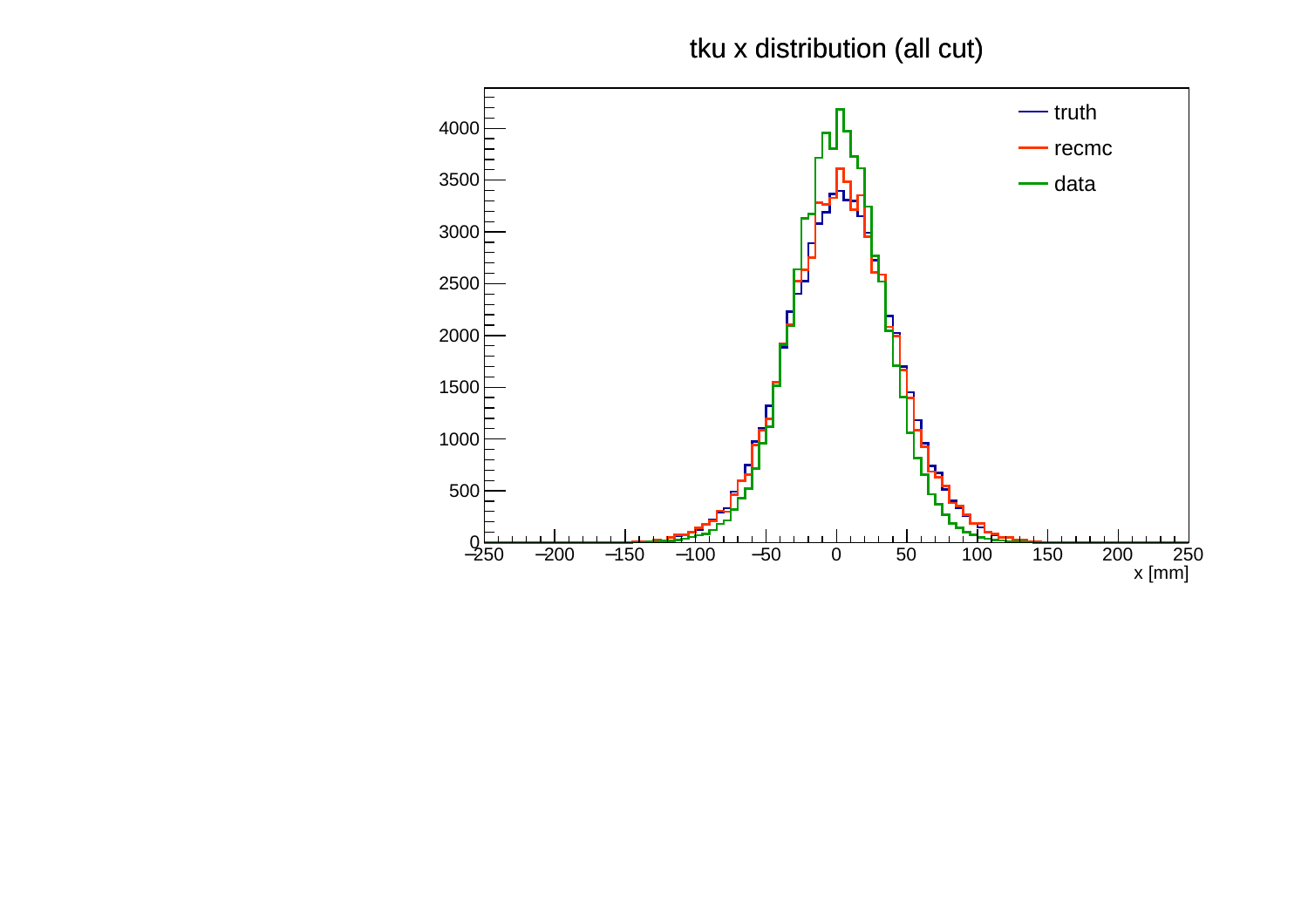## tku x distribution (data)

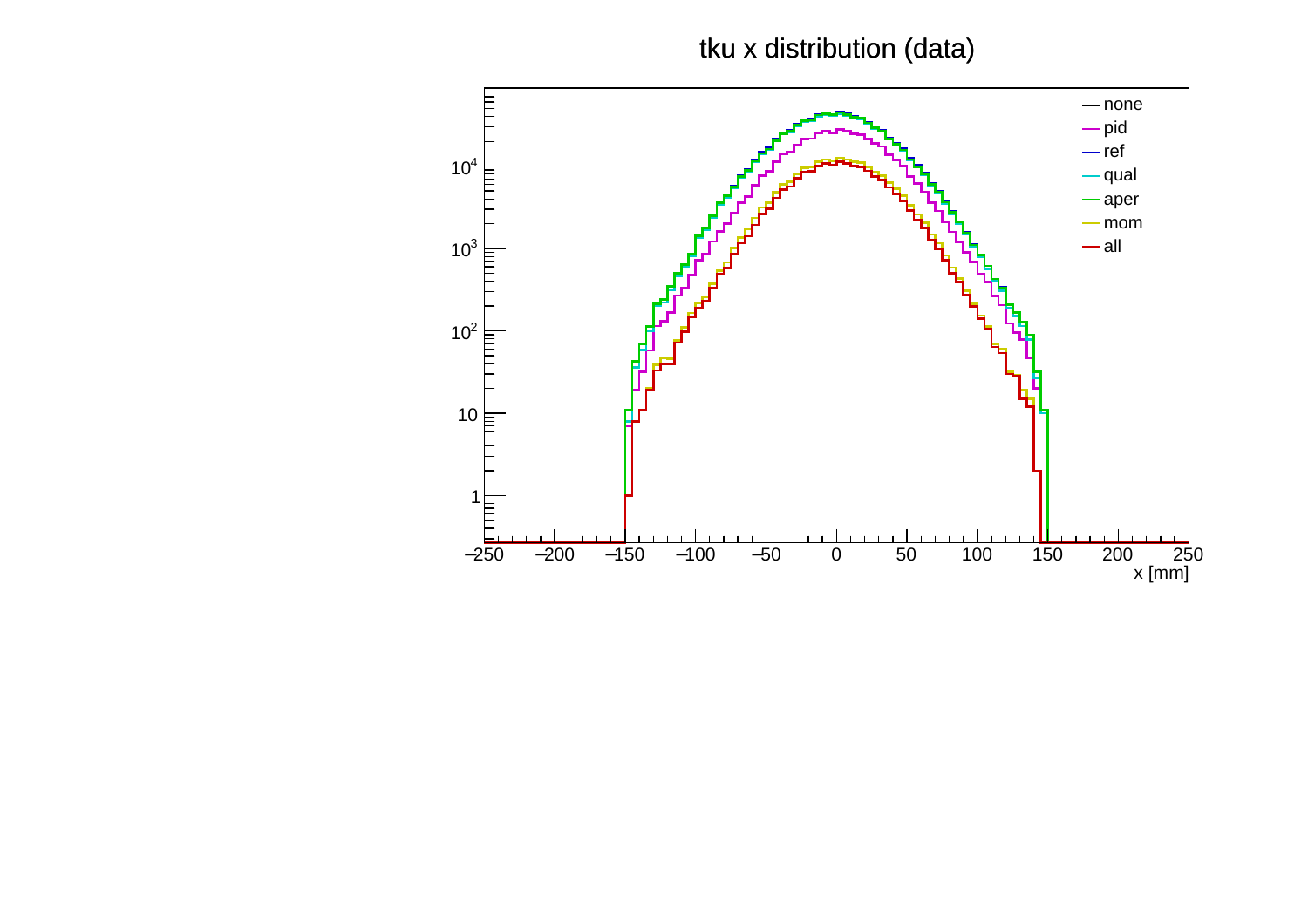## tku x distribution (recmc)

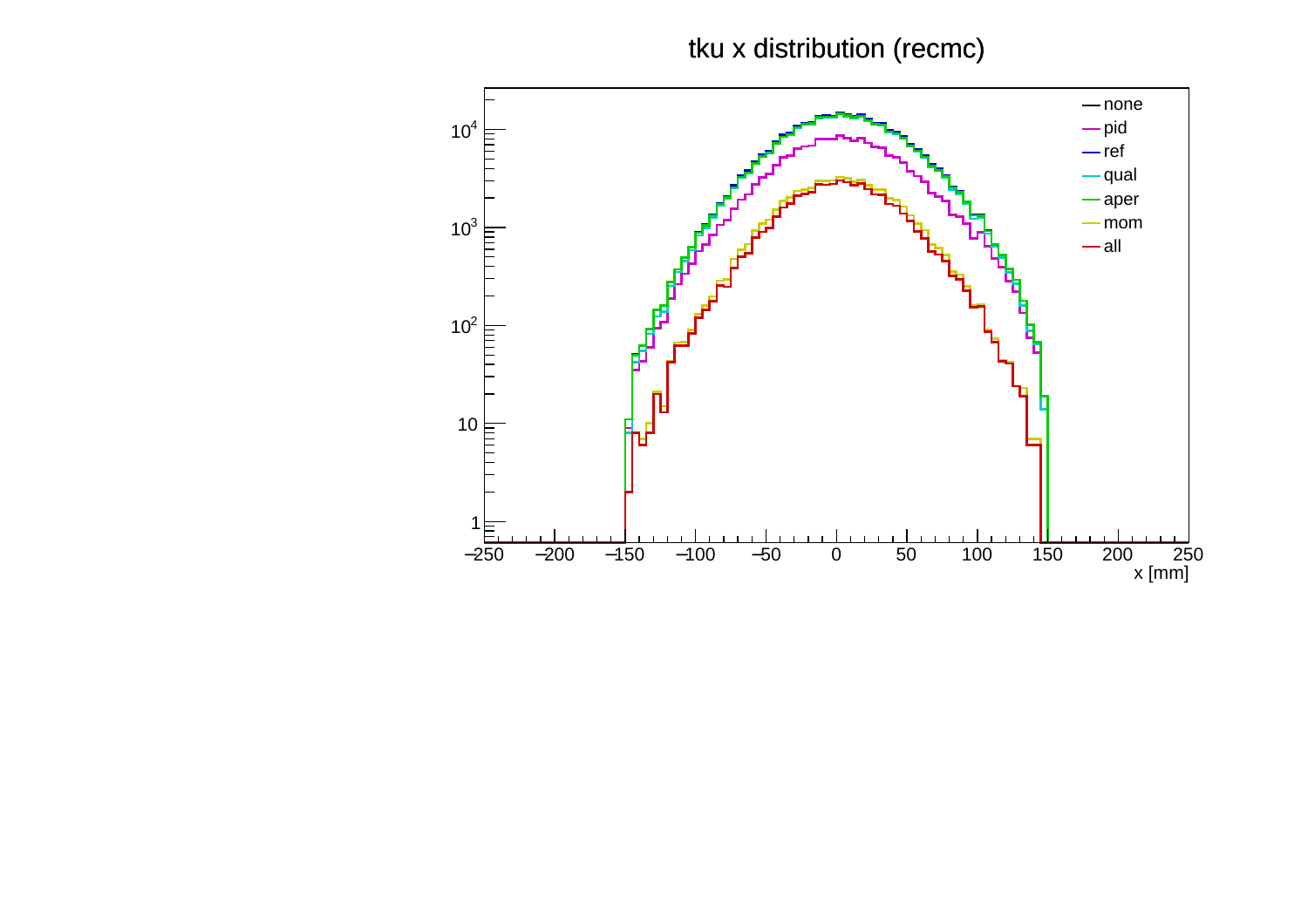tku x distribution (truth)

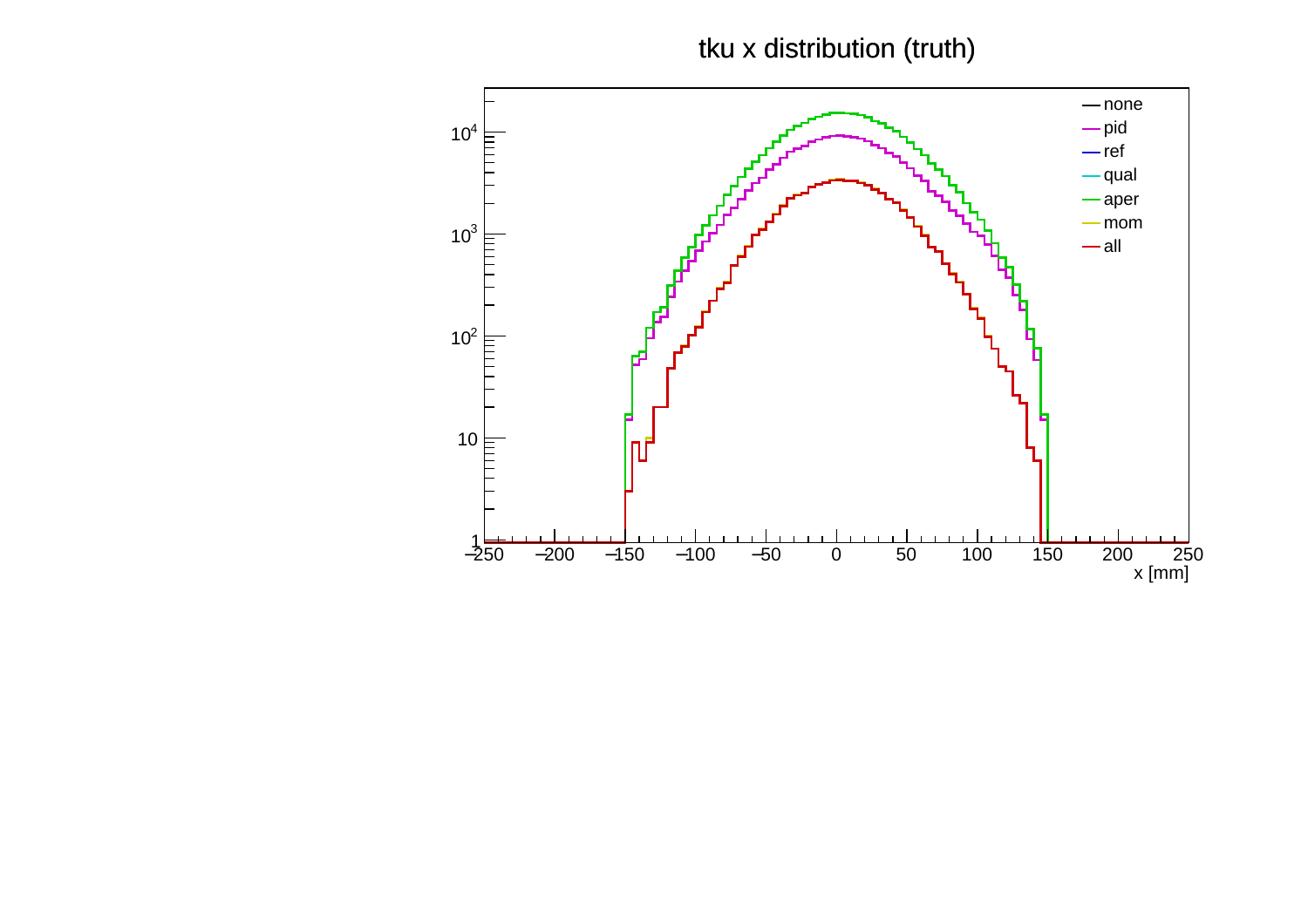tku y distribution (all cut)

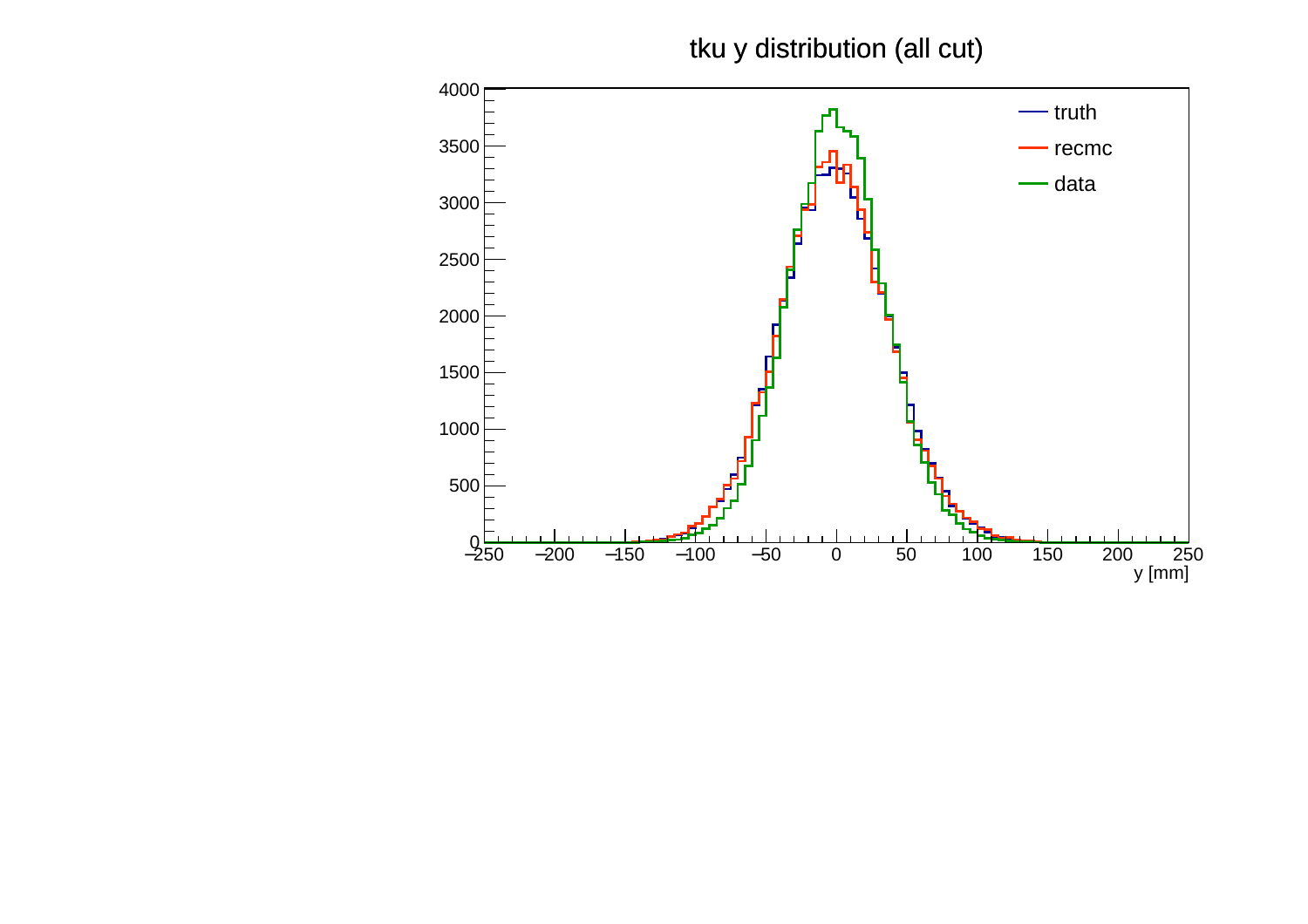## tku y distribution (data)

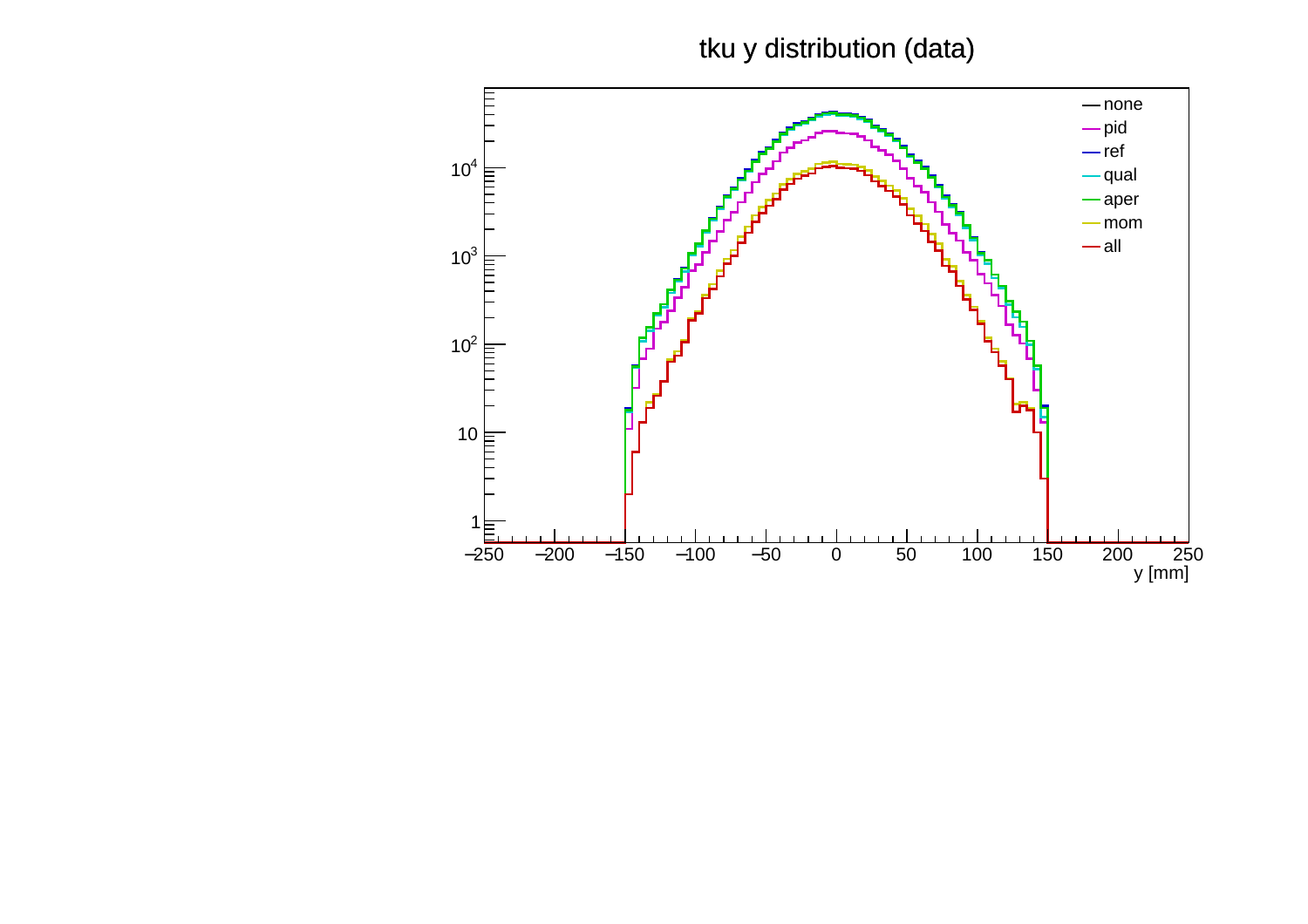## tku y distribution (recmc)

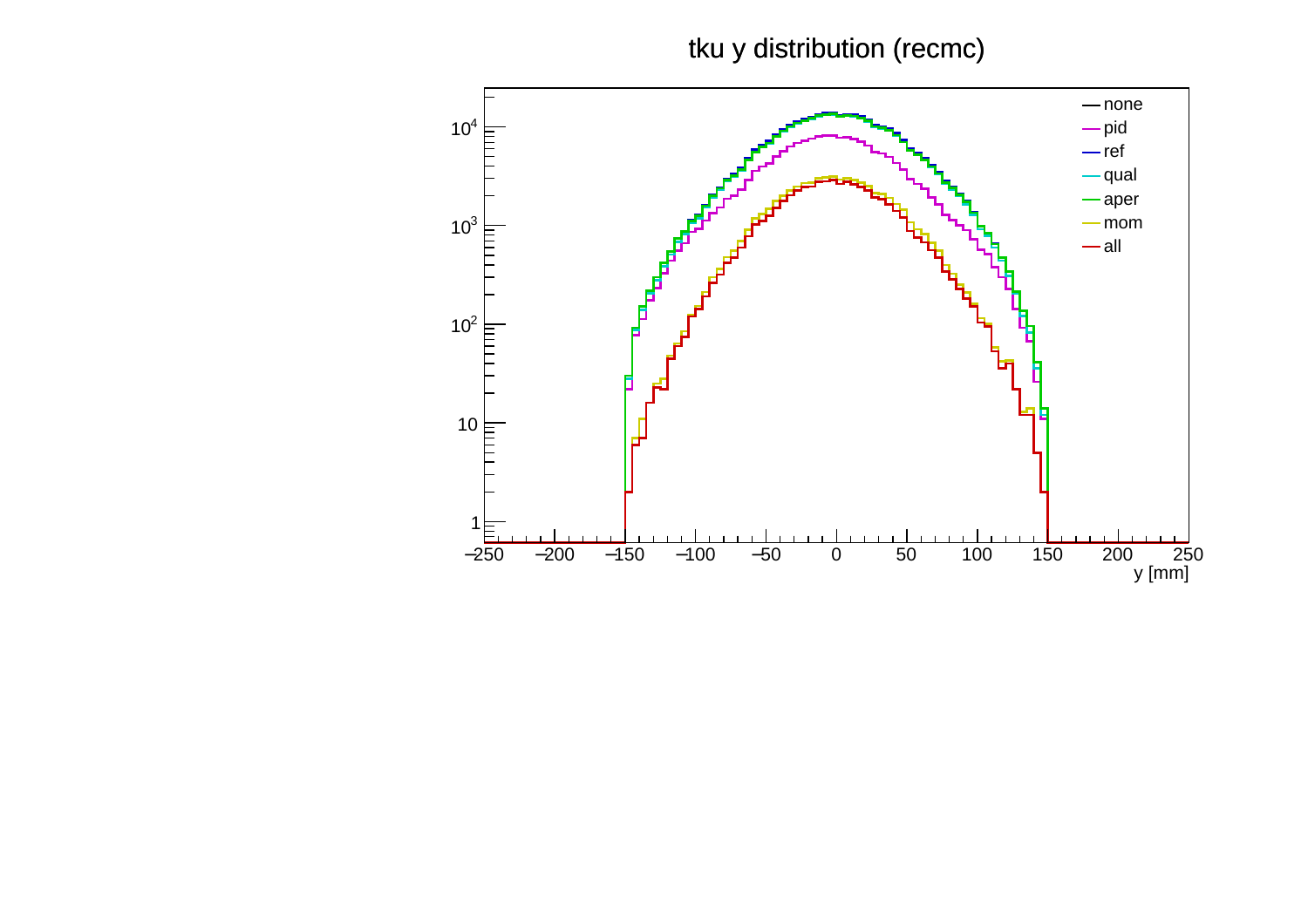tku y distribution (truth)

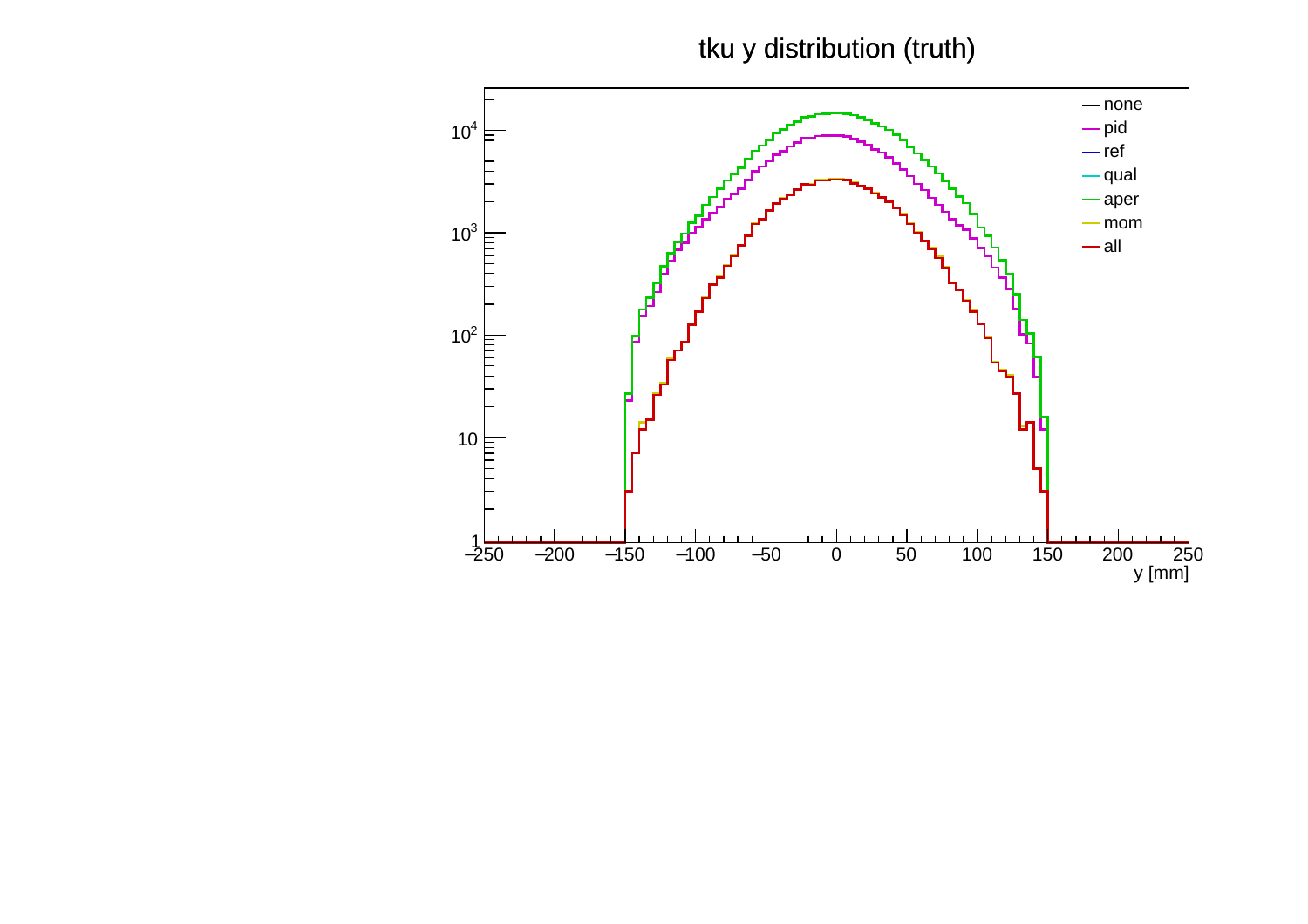## Time-of-flight (all cut)

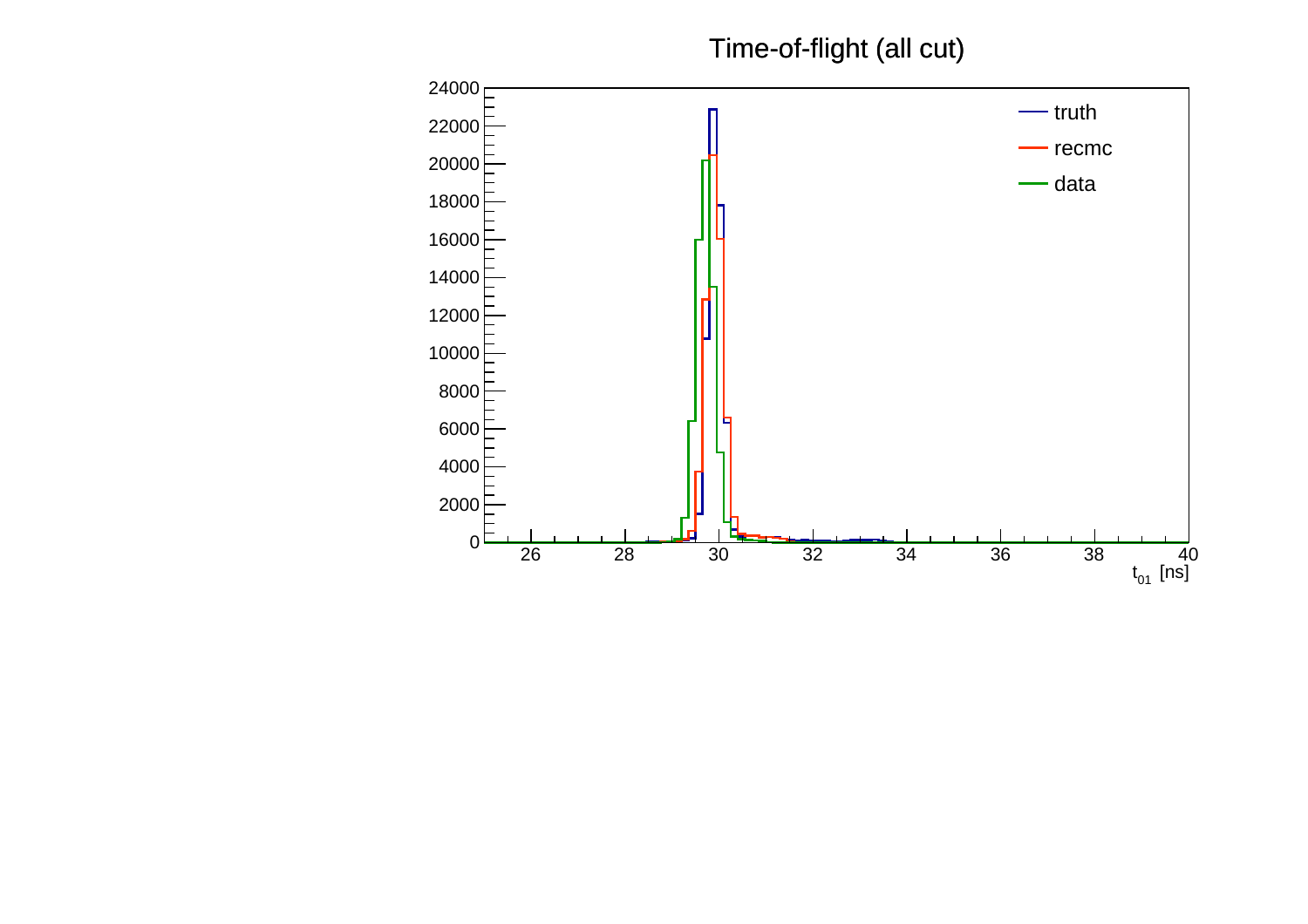## Time-of-flight (data)

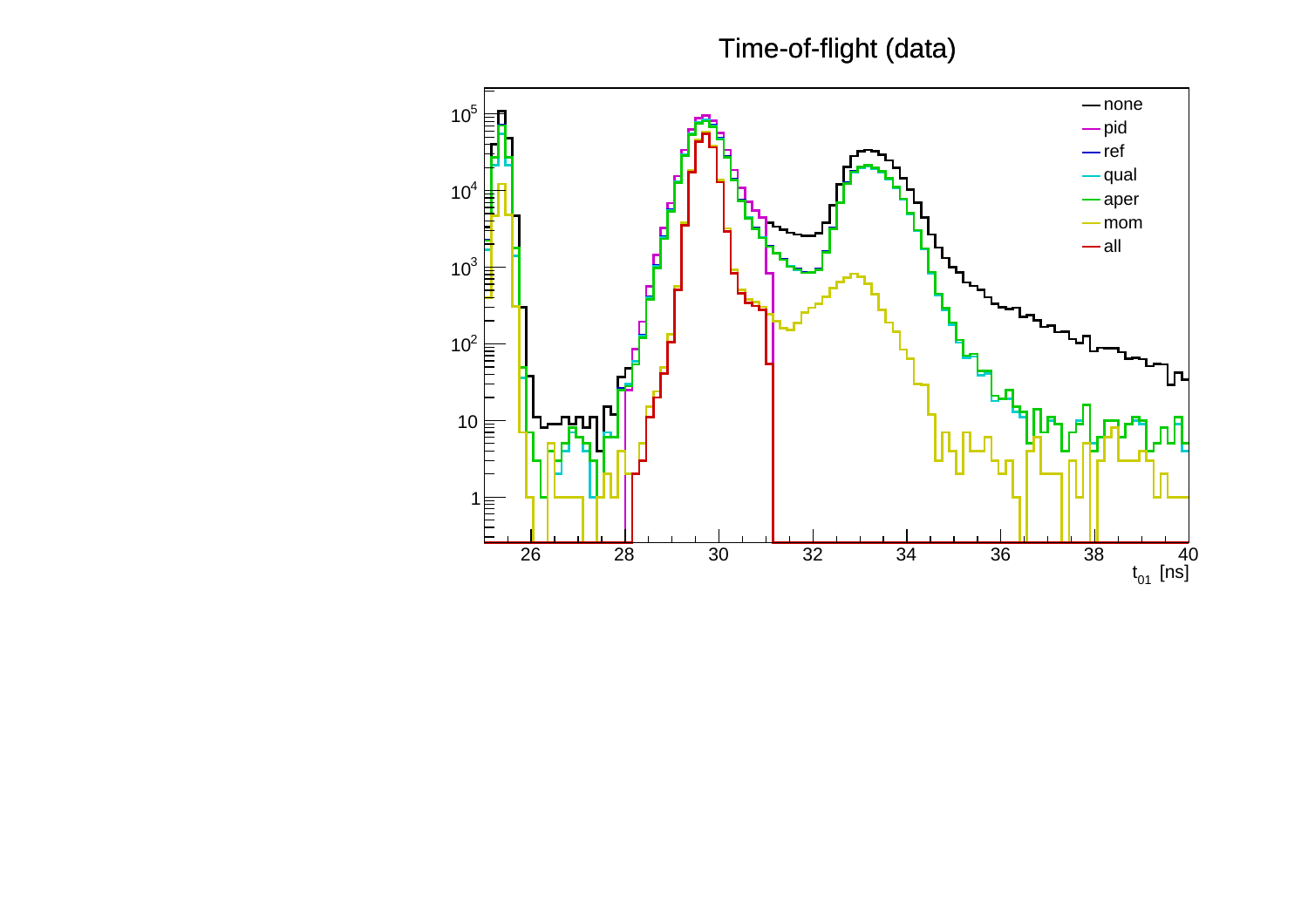Time-of-flight (recmc)